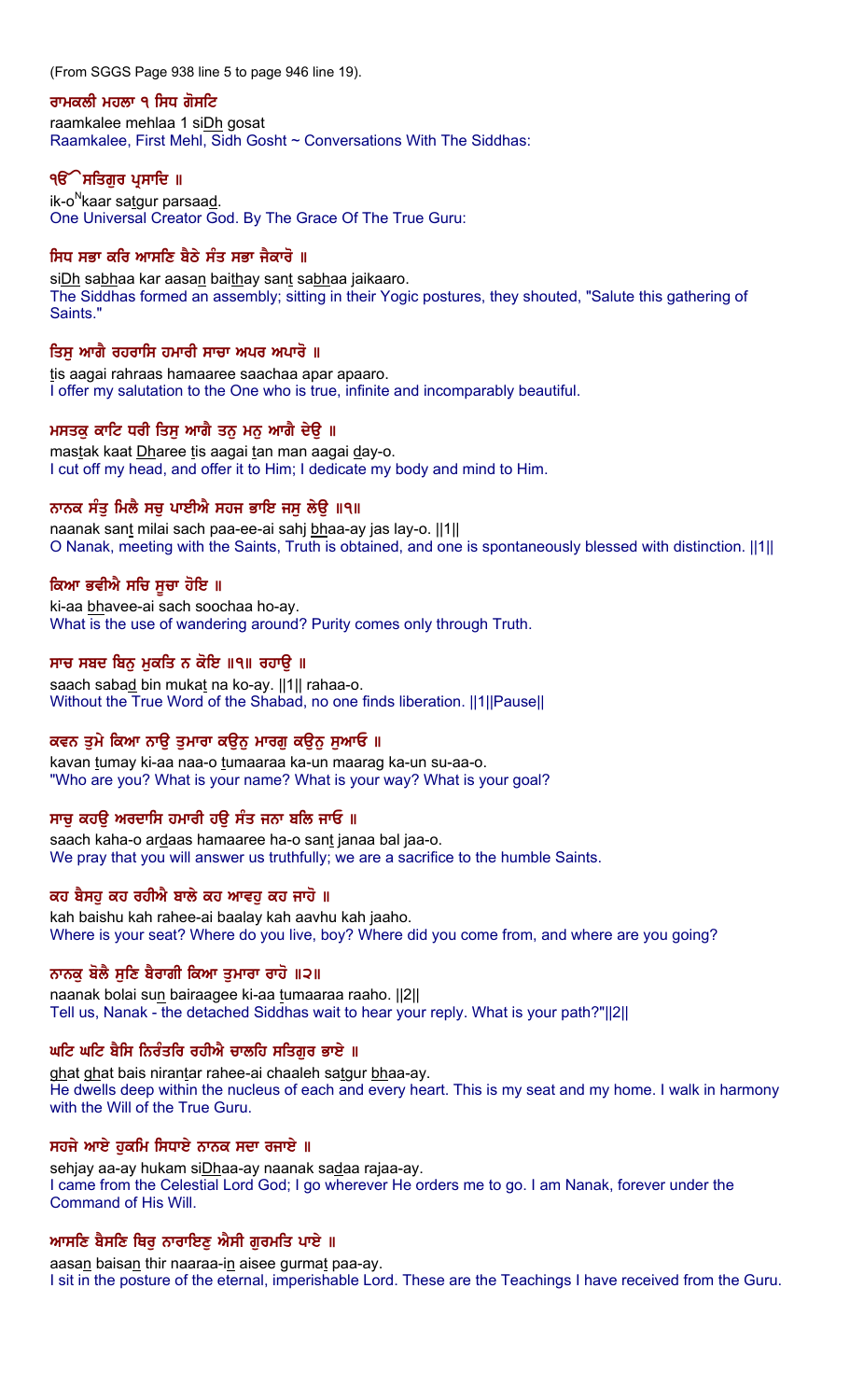# ਗੁਰਮੁਖਿ ਬੁਝੈ ਆਪੂ ਪਛਾਣੈ ਸਚੇ ਸਚਿ ਸਮਾਏ ॥੩॥

gurmukh boojhai aap pachhaanai sachay sach samaa-ay. [3] As Gurmukh, I have come to understand and realize myself; I merge in the Truest of the True. ||3||

## ਦਨੀਆ ਸਾਗਰ ਦਤਰ ਕਹੀਐ ਕਿੳ ਕਰਿ ਪਾਈਐ ਪਾਰੋ ॥

dunee-aa saagar dutar kahee-ai ki-o kar paa-ee-ai paaro. "The world-ocean is treacherous and impassable; how can one cross over?

## ਚਰਪਟੂ ਬੋਲੈ ਅਉਧੂ ਨਾਨਕ ਦੇਹੂ ਸਚਾ ਬੀਚਾਰੋ ॥

charpat bolai a-oDhoo naanak dayh sachaa beechaaro. Charpat the Yogi says, O Nanak, think it over, and give us your true reply."

## ਆਪੇ ਆਖੈ ਆਪੇ ਸਮਝੈ ਤਿਸ ਕਿਆ ੳਤਰ ਦੀਜੈ ॥

aapay aakhai aapay samihai tis ki-aa utar deejai. What answer can I give to someone, who claims to understand himself?

## ਸਾਚ ਕਹਹ ਤਮ ਪਾਰਗਰਾਮੀ ਤਝ ਕਿਆ ਬੈਸਣ ਦੀਜੈ ॥੪॥

saach kahhu tum paargaraamee tuih ki-aa baisan deejai. ||4|| I speak the Truth; if you have already crossed over, how can I argue with you? ||4||

## ਜੈਸੇ ਜਲ ਮਹਿ ਕਮਲੂ ਨਿਰਾਲਮੂ ਮੁਰਗਾਈ ਨੈ ਸਾਣੇ ॥

jaisay jal meh kamal niraalam murgaa-ee nai saanay. The lotus flower floats untouched upon the surface of the water, and the duck swims through the stream;

## ਸਰਤਿ ਸਬਦਿ ਭਵ ਸਾਗਰ ਤਰੀਐ ਨਾਨਕ ਨਾਮ ਵਖਾਣੇ ॥

surat sabad bhav saagar taree-ai naanak naam vakhaanay. with one's consciousness focused on the Word of the Shabad, one crosses over the terrifying world-ocean. O Nanak, chant the Naam, the Name of the Lord.

## ਰਹਹਿ ਇਕਾਂਤਿ ਏਕੋ ਮਨਿ ਵਸਿਆ ਆਸਾ ਮਾਹਿ ਨਿਰਾਸੋ ॥

raheh ikaa $N_t$ ayko man vasi-aa aasaa maahi niraaso. One who lives alone, as a hermit, enshrining the One Lord in his mind, remaining unaffected by hope in the midst of hope,

## ਅਗਮੂ ਅਗੋਚਰੂ ਦੇਖਿ ਦਿਖਾਏ ਨਾਨਕੂ ਤਾ ਕਾ ਦਾਸੋ ॥੫॥

agam agochar daykh dikhaa-ay naanak taa kaa daaso. ||5|| sees and inspires others to see the inaccessible, unfathomable Lord. Nanak is his slave. ||5||

## ਸਣਿ ਸਆਮੀ ਅਰਦਾਸਿ ਹਮਾਰੀ ਪਛੳ ਸਾਚ ਬੀਚਾਰੋ ॥

sun su-aamee ardaas hamaaree poochha-o saach beechaaro. "Listen, Lord, to our prayer. We seek your true opinion.

#### ਰੋਸ ਨ ਕੀਜੈ ੳਤਰ ਦੀਜੈ ਕਿੳ ਪਾਈਐ ਗਰ ਦਆਰੋ ॥

ros na keejai utar deejai ki-o paa-ee-ai gur du-aaro. Don't be angry with us - please tell us: How can we find the Guru's Door?"

## ਇਹ ਮਨੁ ਚਲਤਉ ਸਚ ਘਰਿ ਬੈਸੈ ਨਾਨਕ ਨਾਮੁ ਅਧਾਰੋ ॥

ih man chalta-o sach ghar baisai naanak naam aDhaaro. This fickle mind sits in its true home, O Nanak, through the Support of the Naam, the Name of the Lord.

## ਆਪੇ ਮੇਲਿ ਮਿਲਾਏ ਕਰਤਾ ਲਾਗੈ ਸਾਚਿ ਪਿਆਰੋ ॥੬॥

aapay mayl milaa-ay kartaa laagai saach pi-aaro. ||6|| The Creator Himself unites us in Union, and inspires us to love the Truth. ||6||

### ਹਾਟੀ ਬਾਟੀ ਰਹਹਿ ਨਿਰਾਲੇ ਰੁਖਿ ਬਿਰਖਿ ਉਦਿਆਨੇ ॥

haatee baatee raheh niraalay rookh birakh udi-aanay. "Away from stores and highways, we live in the woods, among plants and trees.

#### ਕੰਦ ਮੁਲੂ ਅਹਾਰੋ ਖਾਈਐ ਅਉਧੂ ਬੋਲੈ ਗਿਆਨੇ ॥

kand mool ahaaro khaa-ee-ai a-oDhoo bolai gi-aanay. For food, we take fruits and roots. This is the spiritual wisdom spoken by the renunciates.

## ਤੀਰਥਿ ਨਾਈਐ ਸੁਖੁ ਫਲੁ ਪਾਈਐ ਮੈਲੁ ਨ ਲਾਗੈ ਕਾਈ ॥

tirath naa-ee-ai sukh fal paa-ee-ai mail na laagai kaa-ee. We bathe at sacred shrines of pilgrimage, and obtain the fruits of peace; not even an iota of filth sticks to us.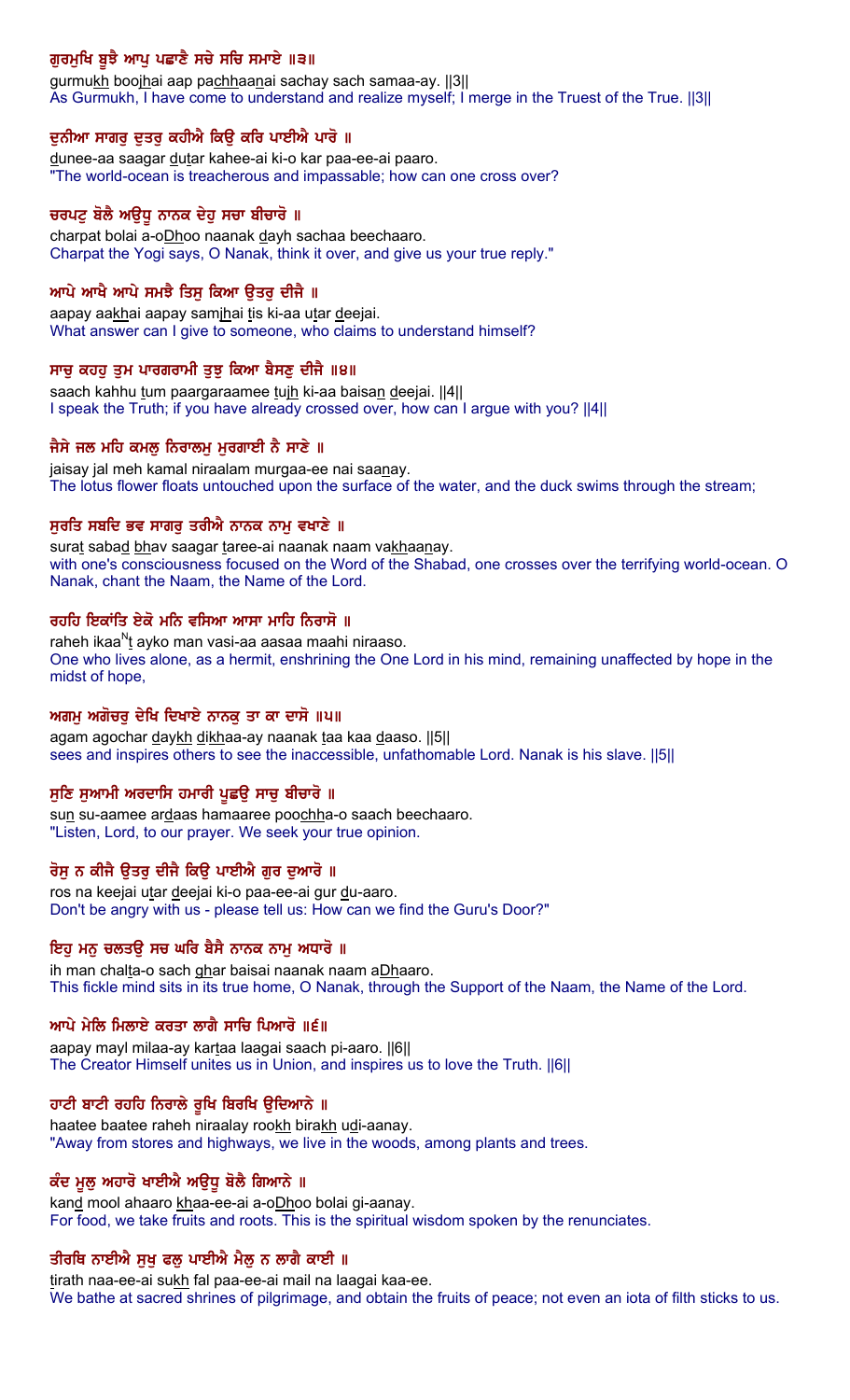# ਗੋਰਖ ਪੂਤੂ ਲੋਹਾਰੀਪਾ ਬੋਲੈ ਜੋਗ ਜੁਗਤਿ ਬਿਧਿ ਸਾਈ ॥੭॥

gorakh poot lohaareepaa bolai jog jugat biDh saa-ee. [7] Luhaareepaa, the disciple of Gorakh says, this is the Way of Yoga."||7||

## ਹਾਟੀ ਬਾਟੀ ਨੀਦ ਨ ਆਵੈ ਪਰ ਘਰਿ ਚਿਤੁ ਨ ਡੁੋਲਾਈ ॥

haatee baatee need na aavai par ghar chit na dolaa-ee. In the stores and on the road, do not sleep; do not let your consciousness covet anyone else's home.

#### ਬਿਨੂ ਨਾਵੈ ਮਨੂ ਟੇਕ ਨ ਟਿਕਈ ਨਾਨਕ ਭੂਖ ਨ ਜਾਈ ॥

bin naavai man tayk na tik-ee naanak bhookh na jaa-ee. Without the Name, the mind has no firm support; O Nanak, this hunger never departs.

#### ਹਾਟ ਪਟਣ ਘਰ ਗਰ ਦਿਖਾਇਆ ਸਹਜੇ ਸਚ ਵਾਪਾਰੋ ॥

haat patan ghar guroo dikhaa-i-aa sehjay sach vaapaaro. The Guru has revealed the stores and the city within the home of my own heart, where I intuitively carry on the true trade.

#### ਖੰਡਿਤ ਨਿਦ੍ਰਾ ਅਲਪ ਅਹਾਰੰ ਨਾਨਕ ਤਤੁ ਬੀਚਾਰੋ ॥੮॥

khandit nidraa alap ahaara<sup>N</sup> naanak tat beechaaro.  $||8||$ Sleep little, and eat little; O Nanak, this is the essence of wisdom. ||8||

#### ਦਰਸਨੂ ਭੇਖ ਕਰਹੂ ਜੋਗਿੰਦ੍ਰਾ ਮੁੰਦ੍ਰਾ ਝੋਲੀ ਖਿੰਥਾ ॥

darsan bhaykh karahu jogindaraa mundraa jholee khinthaa. "Wear the robes of the sect of Yogis who follow Gorakh; put on the ear-rings, begging wallet and patched coat.

#### ਬਾਰਹ ਅੰਤਰਿ ਏਕੁ ਸਰੇਵਹੁ ਖਟੁ ਦਰਸਨ ਇਕ ਪੰਥਾ ॥

baarah antar ayk sarayvhu khat darsan ik panthaa. Among the twelve schools of Yoga, ours is the highest; among the six schools of philosophy, ours is the best path.

#### ਇਨ ਬਿਧਿ ਮਨੁ ਸਮਝਾਈਐ ਪੁਰਖਾ ਬਾਹੁੜਿ ਚੋਟ ਨ ਖਾਈਐ ॥

in biDh man samjaa-ee-ai purkhaa baahurh chot na khaa-ee-ai. This is the way to instruct the mind, so you will never suffer beatings again."

#### ਨਾਨਕੁ ਬੱਲੋਂ ਗੁਰਮੁਖਿ ਬੁਝੋ ਜੰਗ ਜੁਗਤਿ ਇਵ ਪਾਈਐ ॥੯॥

naanak bolai gurmukh boojhai jog jugat iv paa-ee-ai. ||9|| Nanak speaks: the Gurmukh understands; this is the way that Yoga is attained. ||9||

#### ਅੰਤਰਿ ਸਬਦੂ ਨਿਰੰਤਰਿ ਮੁਦ੍ਰਾ ਹਉਮੈ ਮਮਤਾ ਦੂਰਿ ਕਰੀ ॥

antar sabad nirantar mudraa ha-umai mamtaa door karee. Let constant absorption in the Word of the Shabad deep within be your ear-rings; eradicate egotism and attachment.

#### ਕਾਮੂ ਕ੍ਰੋਧੂ ਅਹੰਕਾਰੂ ਨਿਵਾਰੈ ਗੂਰ ਕੈ ਸਬਦਿ ਸੂ ਸਮਝ ਪਰੀ ॥

kaam kro*Dh* aha<sup>N</sup>kaar nivaarai gur kai sabad so samajh paree. Discard sexual desire, anger and egotism, and through the Word of the Guru's Shabad, attain true understanding.

#### ਖਿੰਥਾ ਝੋਲੀ ਭਰਿਪੁਰਿ ਰਹਿਆ ਨਾਨਕ ਤਾਰੈ ਏਕੁ ਹਰੀ ॥

khinthaa jholee bharipur rahi-aa naanak taarai ayk haree. For your patched coat and begging bowl, see the Lord God pervading and permeating everywhere; O Nanak, the One Lord will carry you across.

#### ਸਾਚਾ ਸਾਹਿਬੂ ਸਾਚੀ ਨਾਈ ਪਰਖੈ ਗੁਰ ਕੀ ਬਾਤ ਖਰੀ ॥੧੦॥

saachaa saahib saachee naa-ee parkhai gur kee baat kharee. [[10] True is our Lord and Master, and True is His Name. Analyze it, and you shall find the Word of the Guru to be True. ||10||

#### ਉਂਧਉ ਖਪਰੂ ਪੰਚ ਭੂ ਟੋਪੀ ॥

oo<sup>N</sup>Dha-o khapar panch bhoo topee. Let your mind turn away in detachment from the world, and let this be your begging bowl. Let the lessons of the five elements be your cap.

#### ਕਾਂਇਆ ਕੜਾਸਣੂ ਮਨੂ ਜਾਗੋਟੀ ॥

kaa<sup>N</sup>-i-aa karhaasan man jaagotee. Let the body be your meditation mat, and the mind your loin cloth.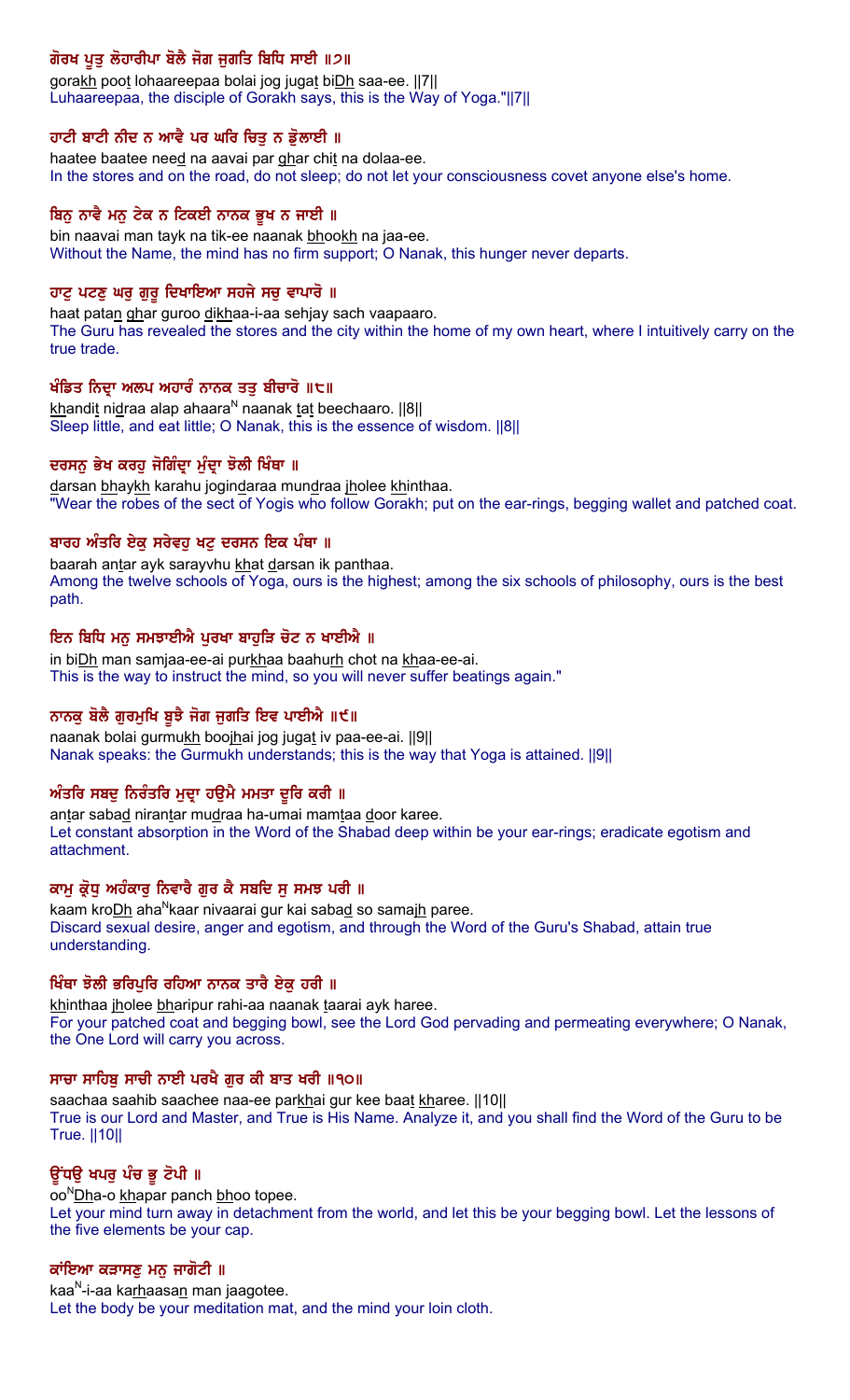# ਸਤੂ ਸੰਤੋਖੂ ਸੰਜਮੂ ਹੈ ਨਾਲਿ ॥

sat santokh sanjam hai naal. Let truth, contentment and self-discipline be your companions.

## ਨਾਨਕ ਗੁਰਮੁਖਿ ਨਾਮੁ ਸਮਾਲਿ ॥੧੧॥

naanak gurmukh naam samaal. ||11|| O Nanak, the Gurmukh dwells on the Naam, the Name of the Lord. ||11||

#### ਕਵਨੁ ਸੁ ਗੁਪਤਾ ਕਵਨੁ ਸੁ ਮੁਕਤਾ ॥

kavan so guptaa kavan so muktaa. "Who is hidden? Who is liberated?

## ਕਵਨ ਸ ਅੰਤਰਿ ਬਾਹਰਿ ਜਗਤਾ ॥

kavan so antar baahar jugtaa. Who is united, inwardly and outwardly?

#### ਕਵਨੁ ਸੁ ਆਵੈ ਕਵਨੁ ਸੁ ਜਾਇ ॥

kavan so aavai kavan so jaa-ay. Who comes, and who goes?

#### ਕਵਨ ਸੁ ਤ੍ਰਿਭਵਣਿ ਰਹਿਆ ਸਮਾਇ ॥੧੨॥

kavan so taribhavan rahi-aa samaa-ay. [12] Who is permeating and pervading the three worlds?"||12||

#### ਘਟਿ ਘਟਿ ਗੁਪਤਾ ਗੁਰਮੁਖਿ ਮੁਕਤਾ ॥

ghat ghat guptaa gurmukh muktaa. He is hidden within each and every heart. The Gurmukh is liberated.

#### ਅੰਤਰਿ ਬਾਹਰਿ ਸਬਦਿ ਸ ਜਗਤਾ ॥

antar baahar sabad so jugtaa. Through the Word of the Shabad, one is united, inwardly and outwardly.

#### ਮਨਮਖਿ ਬਿਨਸੈ ਆਵੈ ਜਾਇ ॥

manmukh binsai aavai jaa-ay. The self-willed manmukh perishes, and comes and goes.

#### ਨਾਨਕ ਗੁਰਮੁਖਿ ਸਾਚਿ ਸਮਾਇ ॥੧੩॥

naanak gurmukh saach samaa-ay. ||13|| O Nanak, the Gurmukh merges in Truth. ||13||

#### ਕਿੳ ਕਰਿ ਬਾਧਾ ਸਰਪਨਿ ਖਾਧਾ ॥

ki-o kar baaDhaa sarpan khaaDhaa. "How is one placed in bondage, and consumed by the serpent of Maya?

#### ਕਿਉ ਕਰਿ ਖੋਇਆ ਕਿਉ ਕਰਿ ਲਾਧਾ ॥

ki-o kar kho-i-aa ki-o kar laaDhaa. How does one lose, and how does one gain?

#### ਕਿਉ ਕਰਿ ਨਿਰਮਲੂ ਕਿਉ ਕਰਿ ਅੰਧਿਆਰਾ ॥

ki-o kar nirmal ki-o kar anDhi-aaraa. How does one become immaculate and pure? How is the darkness of ignorance removed?

#### ਇਹੁ ਤਤੁ ਬੀਚਾਰੈ ਸੁ ਗੁਰੂ ਹਮਾਰਾ ॥੧੪॥

ih tat beechaarai so guroo hamaaraa. ||14|| One who understands this essence of reality is our Guru."||14||

#### ਦੁਰਮਤਿ ਬਾਧਾ ਸਰਪਨਿ ਖਾਧਾ ॥

durmat baaDhaa sarpan khaaDhaa. Man is bound by evil-mindedness, and consumed by Maya, the serpent.

#### ਮਨਮੁਖਿ ਖੋਇਆ ਗੁਰਮੁਖਿ ਲਾਧਾ ॥

manmukh kho-i-aa gurmukh laaDhaa. The self-willed manmukh loses, and the Gurmukh gains.

#### ਸਤਿਗੁਰੂ ਮਿਲੈ ਅੰਧੇਰਾ ਜਾਇ ॥

satgur milai anDhayraa jaa-ay. Meeting the True Guru, darkness is dispelled.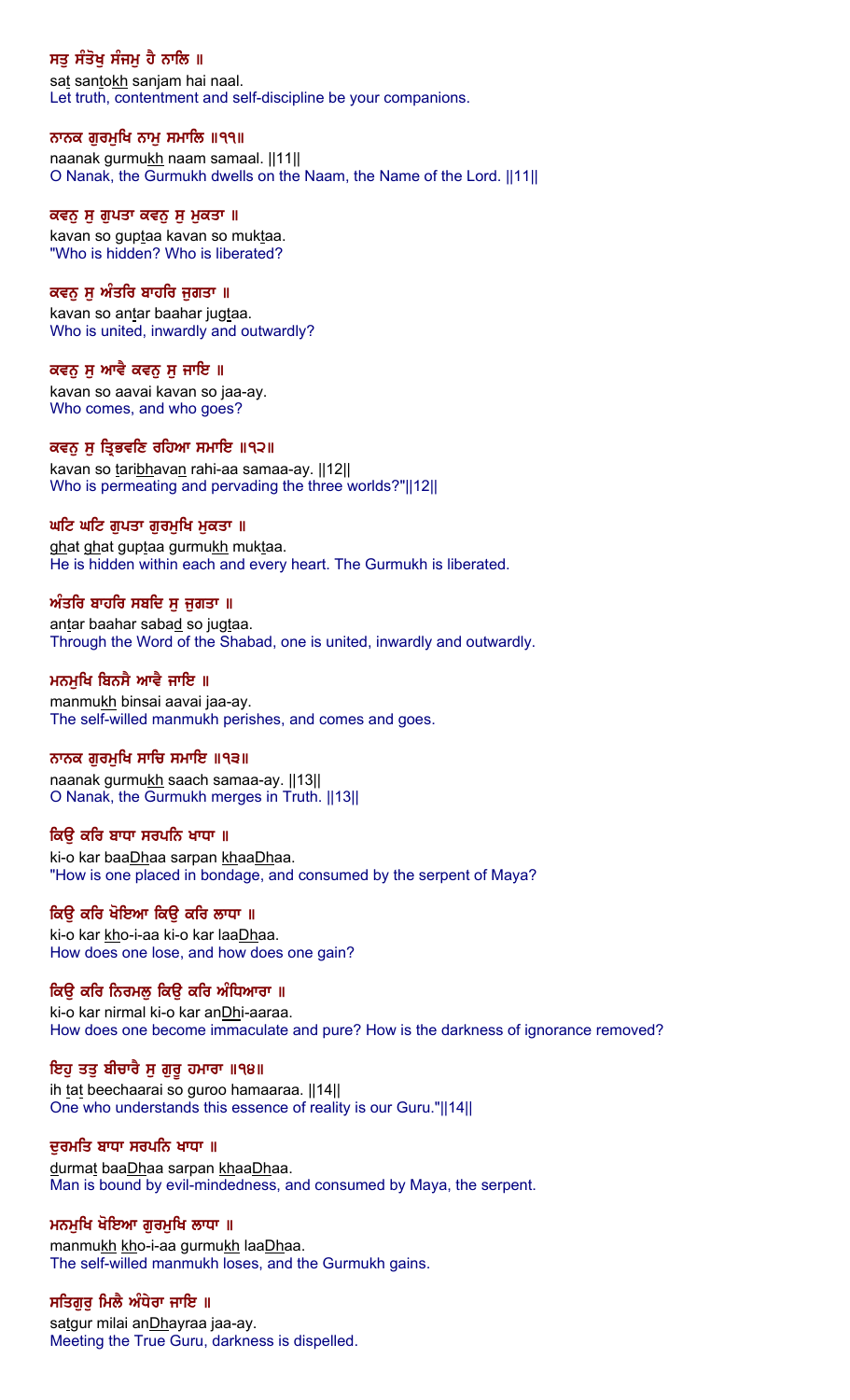# ਨਾਨਕ ਹਉਮੈ ਮੇਟਿ ਸਮਾਇ ॥੧੫॥

naanak ha-umai mayt samaa-ay. ||15|| O Nanak, eradicating egotism, one merges in the Lord. ||15||

# ਸੁੰਨ ਨਿਰੰਤਰਿ ਦੀਜੈ ਬੰਧੁ ॥

sunn nirantar deejai banDh. Focused deep within, in perfect absorption,

## ਉਡੈ ਨ ਹੰਸਾ ਪੜੈ ਨ ਕੰਧੂ ॥

udai na hansaa parhai na kanDh. the soul-swan does not fly away, and the body-wall does not collapse.

## ਸਹਜ ਗੁਫਾ ਘਰੁ ਜਾਣੈ ਸਾਚਾ ॥

sahj gufaa ghar jaanai saachaa. Then, one knows that his true home is in the cave of intuitive poise.

## ਨਾਨਕ ਸਾਚੇ ਭਾਵੈ ਸਾਚਾ ॥੧੬॥

naanak saachay bhaavai saachaa. ||16|| O Nanak, the True Lord loves those who are truthful. ||16||

## ਕਿਸ ਕਾਰਣਿ ਗਿਹ ਤਜਿਓ ੳਦਾਸੀ ॥

kis kaaran garihu taji-o udaasee. "Why have you left your house and become a wandering Udaasee?

# ਕਿਸ ਕਾਰਣਿ ਇਹ ਭੇਖ ਨਿਵਾਸੀ ॥

kis kaaran ih bhaykh nivaasee. Why have you adopted these religious robes?

## ਕਿਸੂ ਵਖਰ ਕੇ ਤੁਮ ਵਣਜਾਰੇ ॥

kis vakhar kay tum vanjaaray. What merchandise do you trade?

## ਕਿੳ ਕਰਿ ਸਾਥ ਲੰਘਾਵਹ ਪਾਰੇ ॥੧੭॥

ki-o kar saath langhaavahu paaray. ||17|| How will you carry others across with you?"||17||

## ਗੁਰਮੁਖਿ ਖੋਜਤ ਭਏ ਉਦਾਸੀ ॥

gurmukh khojat bha-ay udaasee. I became a wandering Udaasee, searching for the Gurmukhs.

## ਦਰਸਨ ਕੈ ਤਾਈ ਭੇਖ ਨਿਵਾਸੀ ॥

darsan kai taa-ee bhaykh nivaasee. I have adopted these robes seeking the Blessed Vision of the Lord's Darshan.

## ਸਾਚ ਵਖਰ ਕੇ ਹਮ ਵਣਜਾਰੇ ॥

saach vakhar kay ham vanjaaray. I trade in the merchandise of Truth.

# ਨਾਨਕ ਗੁਰਮੁਖਿ ਉਤਰਸਿ ਪਾਰੇ ॥੧੮॥

naanak gurmukh utras paaray. [18] O Nanak, as Gurmukh, I carry others across. ||18||

## ਕਿਤੂ ਬਿਧਿ ਪੂਰਖਾ ਜਨਮੂ ਵਟਾਇਆ ॥

kit biDh purkhaa janam vataa-i-aa. "How have you changed the course of your life?

## ਕਾਹੇ ਕਉ ਤੁਝ ਇਹ ਮਨੁ ਲਾਇਆ ॥

kaahay ka-o tujh ih man laa-i-aa. With what have you linked your mind?

## ਕਿਤੂ ਬਿਧਿ ਆਸਾ ਮਨਸਾ ਖਾਈ ॥

kit biDh aasaa mansaa khaa-ee. How have you subdued your hopes and desires?

# ਕਿਤੂ ਬਿਧਿ ਜੋਤਿ ਨਿਰੰਤਰਿ ਪਾਈ ॥

kit biDh jot nirantar paa-ee. How have you found the Light deep within your nucleus?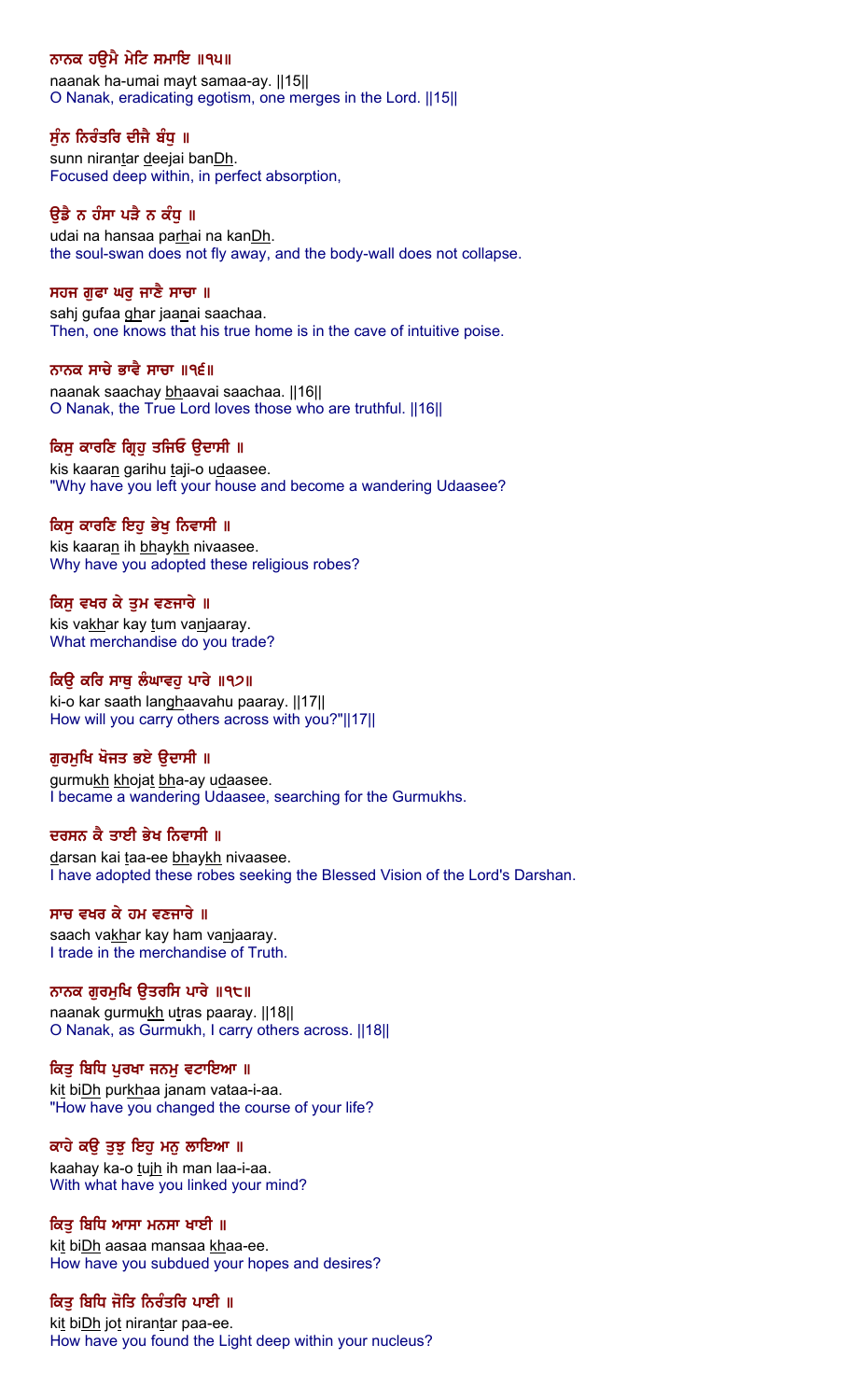# ਬਿਨੂ ਦੰਤਾ ਕਿਉ ਖਾਈਐ ਸਾਰੂ ॥

bin dantaa ki-o khaa-ee-ai saar. Without teeth, how can you eat iron?

#### ਨਾਨਕ ਸਾਚਾ ਕਰਹੁ ਬੀਚਾਰੁ ॥੧੯॥

naanak saachaa karahu beechaar. ||19|| Give us your true opinion, Nanak."||19||

#### ਸਤਿਗੁਰ ਕੈ ਜਨਮੇ ਗਵਨੂ ਮਿਟਾਇਆ ।।

satgur kai janmay gavan mitaa-i-aa. Born into the House of the True Guru, my wandering in reincarnation ended.

## ਅਨਹਤਿ ਰਾਤੇ ਇਹ ਮਨ ਲਾਇਆ ॥

anhat raatay ih man laa-i-aa. My mind is attached and attuned to the unstruck sound current.

## ਮਨਸਾ ਆਸਾ ਸਬਦਿ ਜਲਾਈ ॥

mansaa aasaa sabad jalaa-ee. Through the Word of the Shabad, my hopes and desires have been burnt away.

## ਗਰਮਖਿ ਜੋਤਿ ਨਿਰੰਤਰਿ ਪਾਈ ॥

gurmukh jot nirantar paa-ee. As Gurmukh, I found the Light deep within the nucleus of my self.

## ਤ੍ਰੈ ਗੁਣ ਮੇਟੇ ਖਾਈਐ ਸਾਰੂ ॥

tarai gun maytay khaa-ee-ai saar. Eradicating the three qualities, one eats iron.

## ਨਾਨਕ ਤਾਰੇ ਤਾਰਣਹਾਰ ॥੨੦॥

naanak taaray taaranhaar. [20] O Nanak, the Emancipator emancipates. ||20||

## ਆਦਿ ਕੳ ਕਵਨ ਬੀਚਾਰ ਕਥੀਅਲੇ ਸੰਨ ਕਹਾ ਘਰ ਵਾਸੋ ॥

aad ka-o kavan beechaar kathee-alay sunn kahaa ghar vaaso. "What can you tell us about the beginning? In what home did the absolute dwell then?

## ਗਿਆਨ ਕੀ ਮੁਦਾ ਕਵਨ ਕਥੀਅਲੇ ਘਟਿ ਘਟਿ ਕਵਨ ਨਿਵਾਸੋ ॥

gi-aan kee mudraa kavan kathee-alay ghat ghat kavan nivaaso. What are the ear-rings of spiritual wisdom? Who dwells in each and every heart?

## ਕਾਲ ਕਾ ਠੀਗਾ ਕਿੳ ਜਲਾਈਅਲੇ ਕਿੳ ਨਿਰਭੳ ਘਰਿ ਜਾਈਐ ॥

kaal kaa theegaa ki-o jalaa-ee-alay ki-o nirbha-o ghar jaa-ee-ai. How can one avoid the attack of death? How can one enter the home of fearlessness?

## ਸਹਜ ਸੰਤੋਖ ਕਾ ਆਸਣੂ ਜਾਣੈ ਕਿਉ ਛੇਦੇ ਬੈਰਾਈਐ ॥

sahj santokh kaa aasan jaanai ki-o chhayday bairaa-ee-ai. How can one know the posture of intuition and contentment, and overcome one's adversaries?"

## ਗੁਰ ਕੈ ਸਬਦਿ ਹਉਮੈ ਬਿਖੁ ਮਾਰੈ ਤਾ ਨਿਜ ਘਰਿ ਹੋਵੈ ਵਾਸੋ ॥

gur kai sabad ha-umai bikh maarai taa nij ghar hovai vaaso. Through the Word of the Guru's Shabad, egotism and corruption are conquered, and then one comes to dwell in the home of the self within.

#### ਜਿਨਿ ਰਚਿ ਰਚਿਆ ਤਿਸੁ ਸਬਦਿ ਪਛਾਣੇ ਨਾਨਕੁ ਤਾ ਕਾ ਦਾਸੋ ॥੨੧॥

jin rach rachi-aa tis sabad pachhaanai naanak taa kaa daaso. [21] One who realizes the Shabad of the One who created the creation - Nanak is his slave. ||21||

#### ਕਹਾ ਤੇ ਆਵੈ ਕਹਾ ਇਹੁ ਜਾਵੈ ਕਹਾ ਇਹੁ ਰਹੈ ਸਮਾਈ ॥

kahaa tay aavai kahaa ih jaavai kahaa ih rahai samaa-ee. "Where did we come from? Where are we going? Where will we be absorbed?

## ਏਸ਼ ਸਬਦ ਕਉ ਜੋ ਅਰਥਾਵੈ ਤਿਸੁ ਗੁਰ ਤਿਲੁ ਨ ਤਮਾਈ ॥

ays sabad ka-o jo arthaavai tis gur til na tamaa-ee. One who reveals the meaning of this Shabad is the Guru, who has no greed at all.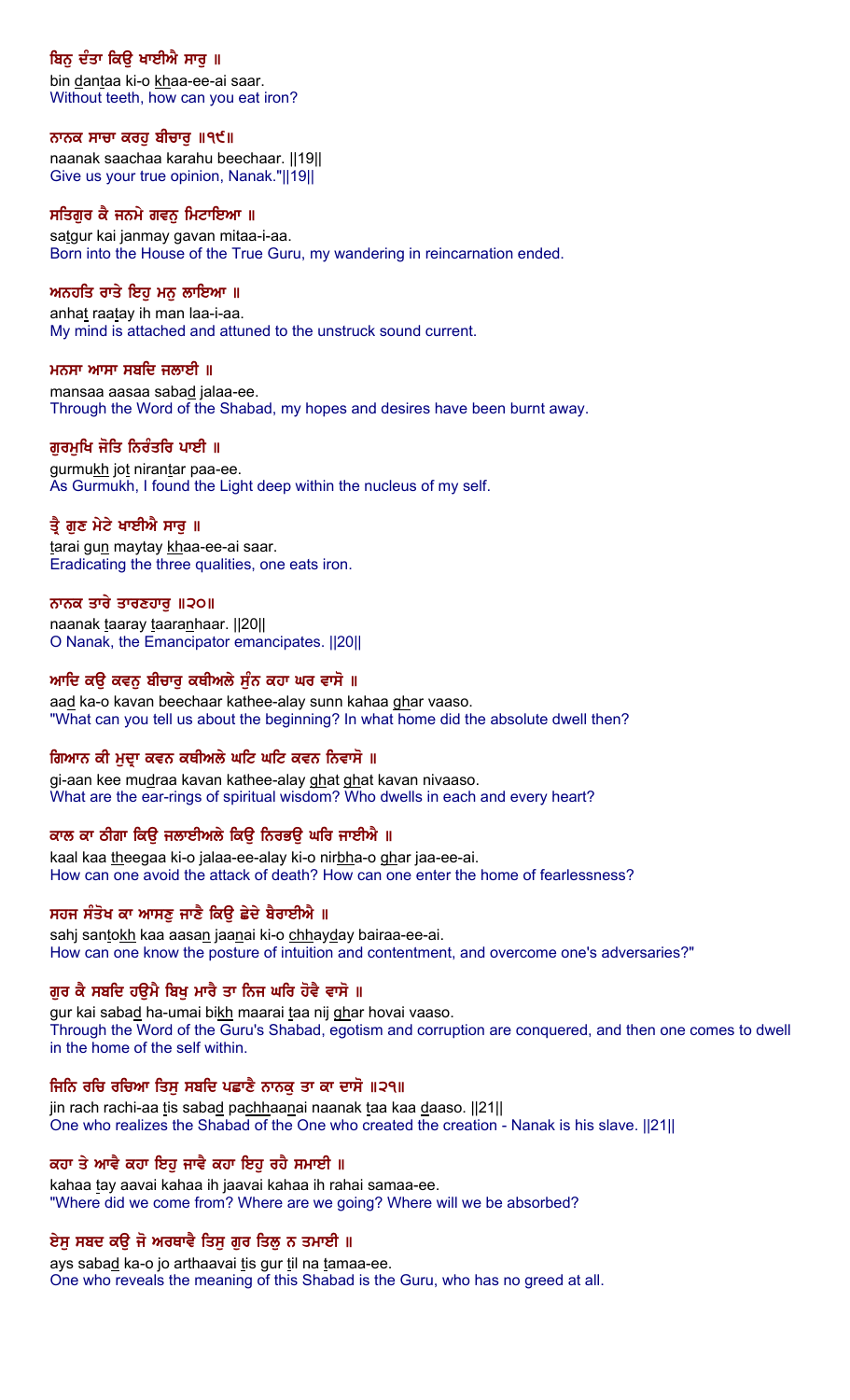# ਕਿਉ ਤਤੈ ਅਵਿਗਤੈ ਪਾਵੈ ਗੁਰਮੁਖਿ ਲਗੈ ਪਿਆਰੋ ॥

ki-o tatai avigatai paavai gurmukh lagai pi-aaro. How can one find the essence of the unmanifest reality? How does one become Gurmukh, and enshrine love for the Lord?

## ਆਪੇ ਸਰਤਾ ਆਪੇ ਕਰਤਾ ਕਹ ਨਾਨਕ ਬੀਚਾਰੋ ॥

aapay surtaa aapay kartaa kaho naanak beechaaro. He Himself is consciousness, He Himself is the Creator; share with us, Nanak, your wisdom."

## ਹਕਮੇ ਆਵੈ ਹਕਮੇ ਜਾਵੈ ਹਕਮੇ ਰਹੈ ਸਮਾਈ ॥

hukmay aavai hukmay jaavai hukmay rahai samaa-ee. By His Command we come, and by His Command we go; by His Command, we merge in absorption.

## ਪੂਰੇ ਗੁਰ ਤੇ ਸਾਚੂ ਕਮਾਵੈ ਗਤਿ ਮਿਤਿ ਸਬਦੇ ਪਾਈ ॥੨੨॥

pooray gur tay saach kamaavai gat mit sabday paa-ee. ||22|| Through the Perfect Guru, live the Truth; through the Word of the Shabad, the state of dignity is attained. ||22||

## ਆਦਿ ਕਉ ਬਿਸਮਾਦੂ ਬੀਚਾਰੂ ਕਥੀਅਲੇ ਸੁੰਨ ਨਿਰੰਤਰਿ ਵਾਸੂ ਲੀਆ ॥

aad ka-o bismaad beechaar kathee-alay sunn nirantar vaas lee-aa. We can only express a sense of wonder about the beginning. The absolute abided endlessly deep within Himself then.

## ਅਕਲਪਤ ਮੁਦ੍ਰਾ ਗੁਰ ਗਿਆਨੂ ਬੀਚਾਰੀਅਲੇ ਘਟਿ ਘਟਿ ਸਾਚਾ ਸਰਬ ਜੀਆ ॥

akalpat mudraa gur gi-aan beechaaree-alay ghat ghat saachaa sarab jee-aa. Consider freedom from desire to be the ear-rings of the Guru's spiritual wisdom. The True Lord, the Soul of all, dwells within each and every heart.

## ਗੁਰ ਬਚਨੀ ਅਵਿਗਤਿ ਸਮਾਈਐ ਤਤੁ ਨਿਰੰਜਨੁ ਸਹਜਿ ਲਹੈ ॥

gur bachnee avigat samaa-ee-ai tat niranjan sahj lahai. Through the Guru's Word, one merges in the absolute, and intuitively receives the immaculate essence.

## ਨਾਨਕ ਦੂਜੀ ਕਾਰ ਨ ਕਰਣੀ ਸੇਵੈ ਸਿਖੂ ਸੁ ਖੋਜਿ ਲਹੈ ॥

naanak doojee kaar na karnee sayvai sikh so khoj lahai. O Nanak, that Sikh who seeks and finds the Way does not serve any other.

# ਹੁਕਮ ਬਿਸਮਾਦੂ ਹੁਕਮਿ ਪਛਾਣੈ ਜੀਅ ਜੁਗਤਿ ਸਚੂ ਜਾਣੈ ਸੋਈ ॥

hukam bismaad hukam pachhaanai jee-a jugat sach jaanai so-ee. Wonderful and amazing is His Command; He alone realizes His Command and knows the true way of life of His creatures.

## ਆਪੂ ਮੇਟਿ ਨਿਰਾਲਮੂ ਹੋਵੈ ਅੰਤਰਿ ਸਾਚੂ ਜੋਗੀ ਕਹੀਐ ਸੋਈ ॥੨੩॥

aap mayt niraalam hovai antar saach jogee kahee-ai so-ee. ||23|| One who eradicates his self-conceit becomes free of desire; he alone is a Yogi, who enshrines the True Lord deep within. ||23||

## ਅਵਿਗਤੋ ਨਿਰਮਾਇਲ ੳਪਜੇ ਨਿਰਗਣ ਤੇ ਸਰਗਣ ਥੀਆ ॥

avigato nirmaa-il upjay nirgun tay sargun thee-aa. From His state of absolute existence, He assumed the immaculate form; from formless, He assumed the supreme form.

## ਸਤਿਗੁਰ ਪਰਚੈ ਪਰਮ ਪਦੁ ਪਾਈਐ ਸਾਚੈ ਸਬਦਿ ਸਮਾਇ ਲੀਆ ॥

satgur parchai param pad paa-ee-ai saachai sabad samaa-ay lee-aa. By pleasing the True Guru, the supreme status is obtained, and one is absorbed in the True Word of the Shabad.

## ਏਕੇ ਕਉ ਸਚੁ ਏਕਾ ਜਾਣੋ ਹਉਮੋ ਦੂਜਾ ਦੂਰਿ ਕੀਆ ॥

aykay ka-o sach aykaa jaanai ha-umai doojaa door kee-aa. He knows the True Lord as the One and only; he sends his egotism and duality far away.

## ਸੋ ਜੋਗੀ ਗੁਰ ਸਬਦੂ ਪਛਾਣੈ ਅੰਤਰਿ ਕਮਲੂ ਪ੍ਰਗਾਸੂ ਥੀਆ ॥

so jogee gur sabad pachhaanai antar kamal pargaas thee-aa. He alone is a Yogi, who realizes the Word of the Guru's Shabad; the lotus of the heart blossoms forth within.

# ਜੀਵਤੂ ਮਰੈ ਤਾ ਸਭੂ ਕਿਛੂ ਸੁਝੈ ਅੰਤਰਿ ਜਾਣੈ ਸਰਬ ਦਇਆ ॥

jeevat marai taa sabh kichh soojhai antar jaanai sarab da-i-aa.

If one remains dead while yet alive, then he understands everything; he knows the Lord deep within himself, who is kind and compassionate to all.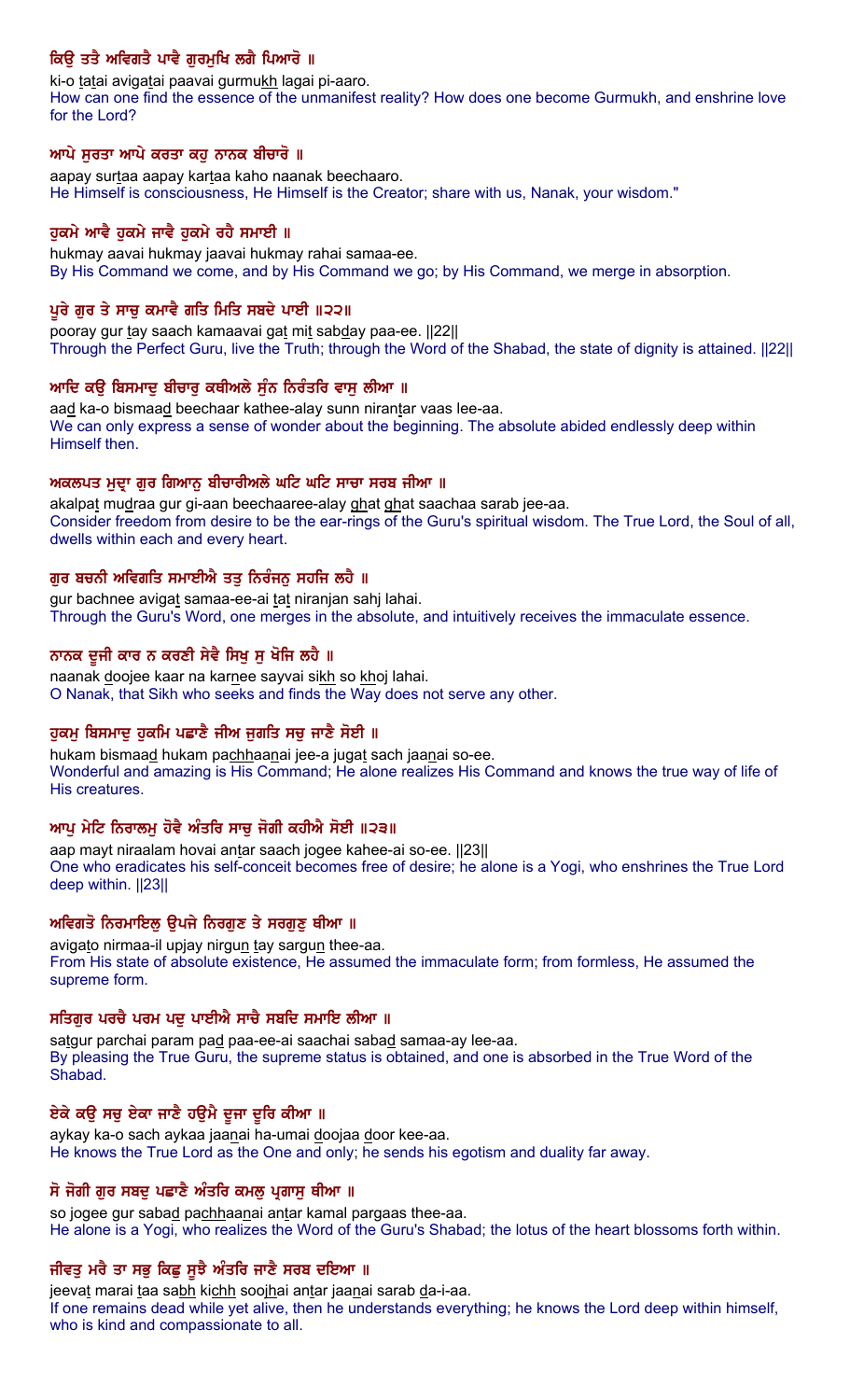## ਨਾਨਕ ਤਾ ਕਉ ਮਿਲੈ ਵਡਾਈ ਆਪੂ ਪਛਾਣੋ ਸਰਬ ਜੀਆ ॥੨੪॥

naanak taa ka-o milai vadaa-ee aap pachhaanai sarab jee-aa. ||24|| O Nanak, he is blessed with glorious greatness; he realizes himself in all beings. ||24||

## ਸਾਚੌ ਉਪਜੈ ਸਾਚਿ ਸਮਾਵੈ ਸਾਚੇ ਸੁਚੇ ਏਕ ਮਇਆ ॥

saachou upjai saach samaavai saachay soochay ayk ma-i-aa. We emerge from Truth, and merge into Truth again. The pure being merges into the One True Lord.

#### ਝੂਠੇ ਆਵਹਿ ਠਵਰ ਨ ਪਾਵਹਿ ਦੂਜੈ ਆਵਾ ਗਉਣੂ ਭਇਆ ॥

jhoothay aavahi thavar na paavahi doojai aavaa ga-on bha-i-aa. The false come, and find no place of rest; in duality, they come and go.

#### ਆਵਾ ਗੳਣ ਮਿਟੈ ਗਰ ਸਬਦੀ ਆਪੇ ਪਰਖੈ ਬਖਸਿ ਲਇਆ ॥

aavaa ga-on mitai gur sabdee aapay parkhai bakhas la-i-aa. This coming and going in reincarnation is ended through the Word of the Guru's Shabad; the Lord Himself analyzes and grants His forgiveness.

#### ਏਕਾ ਬੇਦਨ ਦੂਜੈ ਬਿਆਪੀ ਨਾਮੂ ਰਸਾਇਣੂ ਵੀਸਰਿਆ ॥

aykaa baydan doojai bi-aapee naam rasaa-in veesri-aa. One who suffers from the disease of duality, forgets the Naam, the source of nectar.

## ਸੋ ਬੁਝੈ ਜਿਸੂ ਆਪਿ ਬੁਝਾਏ ਗੁਰ ਕੈ ਸਬਦਿ ਸੂ ਮੁਕਤੂ ਭਇਆ ॥

so boojhai jis aap bujhaa-ay gur kai sabad so mukat bha-i-aa. He alone understands, whom the Lord inspires to understand. Through the Word of the Guru's Shabad, one is liberated.

## ਨਾਨਕ ਤਾਰੇ ਤਾਰਣਹਾਰਾ ਹਉਮੈ ਦੂਜਾ ਪਰਹਰਿਆ ॥੨੫॥

naanak taaray taaranhaaraa ha-umai doojaa parhari-aa. ||25|| O Nanak, the Emancipator emancipates one who drives out egotism and duality. ||25||

## ਮਨਮੁਖਿ ਭੁਲੈ ਜਮ ਕੀ ਕਾਣਿ ॥

manmukh bhoolai jam kee kaan. The self-willed manmukhs are deluded, under the shadow of death.

#### ਪਰ ਘਰੂ ਜੋਹੇ ਹਾਣੇ ਹਾਣਿ ॥

par ghar johai haanay haan. They look into the homes of others, and lose.

#### ਮਨਮਖਿ ਭਰਮਿ ਭਵੈ ਬੇਬਾਣਿ ॥

manmukh bharam bhavai baybaan. The manmukhs are confused by doubt, wandering in the wilderness.

#### ਵੇਮਾਰਗਿ ਮੁਸੈ ਮੰਤ੍ਰਿ ਮਸਾਣਿ ॥

vaymaarag moosai mantar masaan. Having lost their way, they are plundered; they chant their mantras at cremation grounds.

#### ਸਬਦੁ ਨ ਚੀਨੈ ਲਵੈ ਕੁਬਾਣਿ ॥

sabad na cheenai lavai kubaan. They do not think of the Shabad; instead, they utter obscenities.

#### ਨਾਨਕ ਸਾਚਿ ਰਤੇ ਸਖ ਜਾਣਿ ॥੨੬॥

naanak saach ratay sukh jaan. ||26|| O Nanak, those who are attuned to the Truth know peace. ||26||

#### ਗੁਰਮੁਖਿ ਸਾਚੇ ਕਾ ਭਉ ਪਾਵੈ ॥

gurmukh saachay kaa bha-o paavai. The Gurmukh lives in the Fear of God, the True Lord.

#### ਗੁਰਮੁਖਿ ਬਾਣੀ ਅਘੜੁ ਘੜਾਵੈ ॥

gurmukh banee agharh gharhaavai. Through the Word of the Guru's Bani, the Gurmukh refines the unrefined.

#### ਗੁਰਮੁਖਿ ਨਿਰਮਲ ਹਰਿ ਗੁਣ ਗਾਵੇ ॥

gurmukh nirmal har gun gaavai. The Gurmukh sings the immaculate, Glorious Praises of the Lord.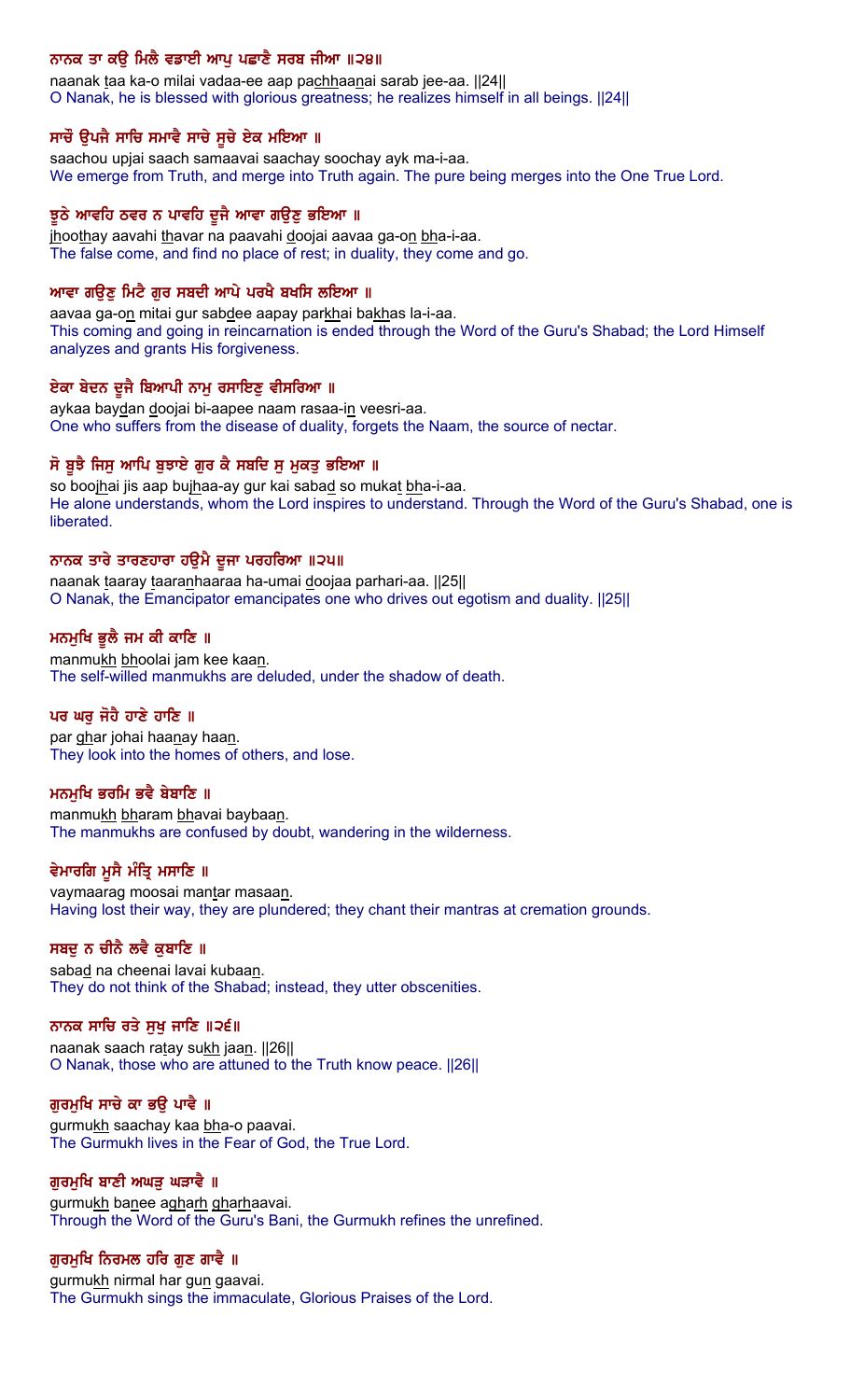# ਗੁਰਮੁਖਿ ਪਵਿਤ੍ਰ ਪਰਮ ਪਦੁ ਪਾਵੇ ॥

gurmukh pavitar param pad paavai. The Gurmukh attains the supreme, sanctified status.

## ਗੁਰਮੁਖਿ ਰੋਮਿ ਰੋਮਿ ਹਰਿ ਧਿਆਵੈ ॥

gurmukh rom rom har Dhi-aavai. The Gurmukh meditates on the Lord with every hair of his body.

#### ਨਾਨਕ ਗੁਰਮੁਖਿ ਸਾਚਿ ਸਮਾਵੈ ॥੨੭॥

naanak gurmukh saach samaavai. ||27|| O Nanak, the Gurmukh merges in Truth. ||27||

#### ਗਰਮਖਿ ਪਰਚੈ ਬੇਦ ਬੀਚਾਰੀ ॥

gurmukh parchai bayd beechaaree. The Gurmukh is pleasing to the True Guru; this is contemplation on the Vedas.

#### ਗੁਰਮੁਖਿ ਪਰਚੈ ਤਰੀਐ ਤਾਰੀ ॥

gurmukh parchai taree-ai taaree. Pleasing the True Guru, the Gurmukh is carried across.

#### ਗਰਮਖਿ ਪਰਚੈ ਸ ਸਬਦਿ ਗਿਆਨੀ ॥

gurmukh parchai so sabad gi-aanee. Pleasing the True Guru, the Gurmukh receives the spiritual wisdom of the Shabad.

## ਗਰਮਖਿ ਪਰਚੈ ਅੰਤਰ ਬਿਧਿ ਜਾਨੀ ॥

gurmukh parchai antar biDh jaanee. Pleasing the True Guru, the Gurmukh comes to know the path within.

## ਗੁਰਮੁਖਿ ਪਾਈਐ ਅਲਖ ਅਪਾਰੂ ॥

gurmukh paa-ee-ai alakh apaar. The Gurmukh attains the unseen and infinite Lord.

#### ਨਾਨਕ ਗਰਮਖਿ ਮਕਤਿ ਦਆਰ ॥੨੮॥

naanak gurmukh mukat du-aar. ||28|| O Nanak, the Gurmukh finds the door of liberation. ||28||

## ਗੁਰਮੁਖਿ ਅਕਥੂ ਕਥੈ ਬੀਚਾਰਿ ॥

gurmukh akath kathai beechaar. The Gurmukh speaks the unspoken wisdom.

#### ਗਰਮਖਿ ਨਿਬਹੈ ਸਪਰਵਾਰਿ ॥

gurmukh nibhai saparvaar. In the midst of his family, the Gurmukh lives a spiritual life.

#### ਗੁਰਮੁਖਿ ਜਪੀਐ ਅੰਤਰਿ ਪਿਆਰਿ ॥

gurmukh japee-ai antar pi-aar. The Gurmukh lovingly meditates deep within.

## ਗੁਰਮੁਖਿ ਪਾਈਐ ਸਬਦਿ ਅਚਾਰਿ ॥

gurmukh paa-ee-ai sabad achaar. The Gurmukh obtains the Shabad, and righteous conduct.

#### ਸਬਦਿ ਭੇਦਿ ਜਾਣੈ ਜਾਣਾਈ ॥

sabad bhayd jaanai jaanaa-ee. He knows the mystery of the Shabad, and inspires others to know it.

#### ਨਾਨਕ ਹਉਮੈ ਜਾਲਿ ਸਮਾਈ ॥੨੯॥

naanak ha-umai jaal samaa-ee. ||29|| O Nanak, burning away his ego, he merges in the Lord. ||29||

#### ਗੁਰਮੁਖਿ ਧਰਤੀ ਸਾਚੇ ਸਾਜੀ ॥

gurmukh Dhartee saachai saajee. The True Lord fashioned the earth for the sake of the Gurmukhs.

#### ਤਿਸ ਮਹਿ ਓਪਤਿ ਖਪਤਿ ਸੁ ਬਾਜੀ ॥

tis meh opat khapat so baajee. There, he set in motion the play of creation and destruction.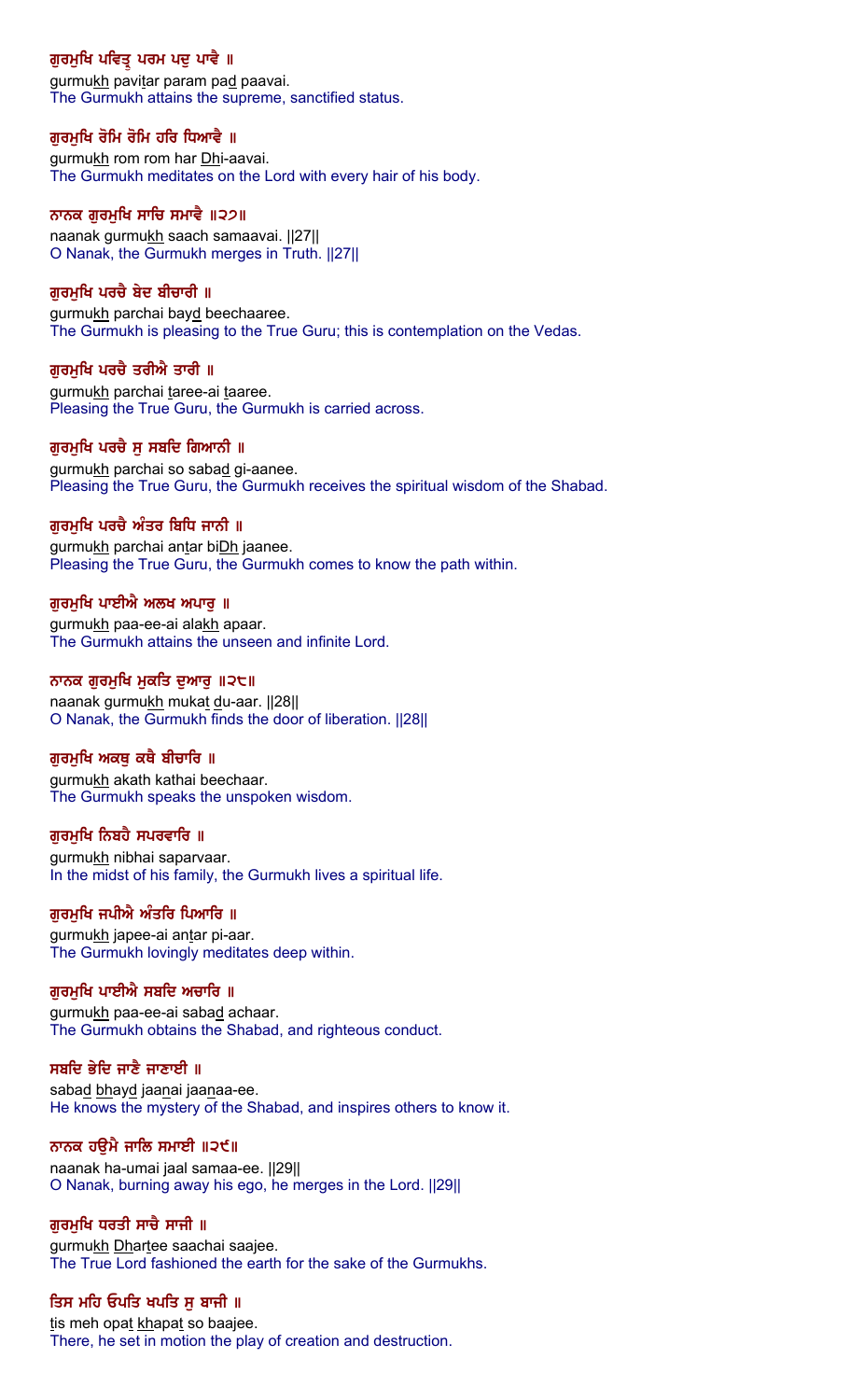# ਗੁਰ ਕੈ ਸਬਦਿ ਰਪੈ ਰੰਗੂ ਲਾਇ ॥

gur kai sabad rapai rang laa-ay. One who is filled with the Word of the Guru's Shabad enshrines love for the Lord.

## ਸਾਚਿ ਰਤੳ ਪਤਿ ਸਿੳ ਘਰਿ ਜਾਇ ॥

saach rata-o pat si-o ghar jaa-ay. Attuned to the Truth, he goes to his home with honor.

## ਸਾਚ ਸਬਦ ਬਿਨੂ ਪਤਿ ਨਹੀ ਪਾਵੈ ॥

saach sabad bin pat nahee paavai. Without the True Word of the Shabad, no one receives honor.

## ਨਾਨਕ ਬਿਨ ਨਾਵੈ ਕਿੳ ਸਾਚਿ ਸਮਾਵੈ ॥੩੦॥

naanak bin naavai ki-o saach samaavai. ||30|| O Nanak, without the Name, how can one be absorbed in Truth? ||30||

## ਗੁਰਮੁਖਿ ਅਸਟ ਸਿਧੀ ਸਭਿ ਬੁਧੀ ॥

gurmukh asat siDhee sabh buDhee. The Gurmukh obtains the eight miraculous spiritual powers, and all wisdom.

## ਗਰਮਖਿ ਭਵਜਲ ਤਰੀਐ ਸਚ ਸਧੀ ॥

gurmukh bhavjal taree-ai sach suDhee. The Gurmukh crosses over the terrifying world-ocean, and obtains true understanding.

## ਗਰਮਖਿ ਸਰ ਅਪਸਰ ਬਿਧਿ ਜਾਣੈ ॥

gurmukh sar apsar bi**Dh** jaanai. The Gurmukh knows the ways of truth and untruth.

## ਗਰਮਖਿ ਪਰਵਿਰਤਿ ਨਰਵਿਰਤਿ ਪਛਾਣੈ ॥

gurmukh parvirat narvirat pachhaanai. The Gurmukh knows worldliness and renunciation.

## ਗਰਮਖਿ ਤਾਰੇ ਪਾਰਿ ੳਤਾਰੇ ॥

gurmukh taaray paar utaaray. The Gurmukh crosses over, and carries others across as well.

## ਨਾਨਕ ਗੁਰਮੁਖਿ ਸਬਦਿ ਨਿਸਤਾਰੇ ॥੩੧॥

naanak gurmukh sabad nistaaray. ||31|| O Nanak, the Gurmukh is emancipated through the Shabad. ||31||

## ਨਾਮੇ ਰਾਤੇ ਹੳਮੈ ਜਾਇ ॥

naamay raatay ha-umai jaa-ay. Attuned to the Naam, the Name of the Lord, egotism is dispelled.

#### ਨਾਮਿ ਰਤੇ ਸਚਿ ਰਹੇ ਸਮਾਇ ॥

naam ratay sach rahay samaa-ay. Attuned to the Naam, they remain absorbed in the True Lord.

#### ਨਾਮਿ ਰਤੇ ਜੋਗ ਜੁਗਤਿ ਬੀਚਾਰੂ ॥

naam ratay jog jugat beechaar. Attuned to the Naam, they contemplate the Way of Yoga.

#### ਨਾਮਿ ਰਤੇ ਪਾਵਹਿ ਮੋਖ ਦਆਰ ॥

naam ratay paavahi mokh du-aar. Attuned to the Naam, they find the door of liberation.

#### ਨਾਮਿ ਰਤੇ ਤ੍ਰਿਭਵਣ ਸੋਝੀ ਹੋਇ ॥

naam ratay taribhavan sojhee ho-ay. Attuned to the Naam, they understand the three worlds.

## ਨਾਨਕ ਨਾਮਿ ਰਤੇ ਸਦਾ ਸੁਖੁ ਹੋਇ ॥੩੨॥

naanak naam ratay sadaa sukh ho-ay. ||32|| O Nanak, attuned to the Naam, eternal peace is found. ||32||

#### ਨਾਮਿ ਰਤੇ ਸਿਧ ਗੋਸਟਿ ਹੋਇ ॥

naam ratay si**Dh** gosat ho-ay. Attuned to the Naam, they attain Sidh Gosht - conversation with the Siddhas.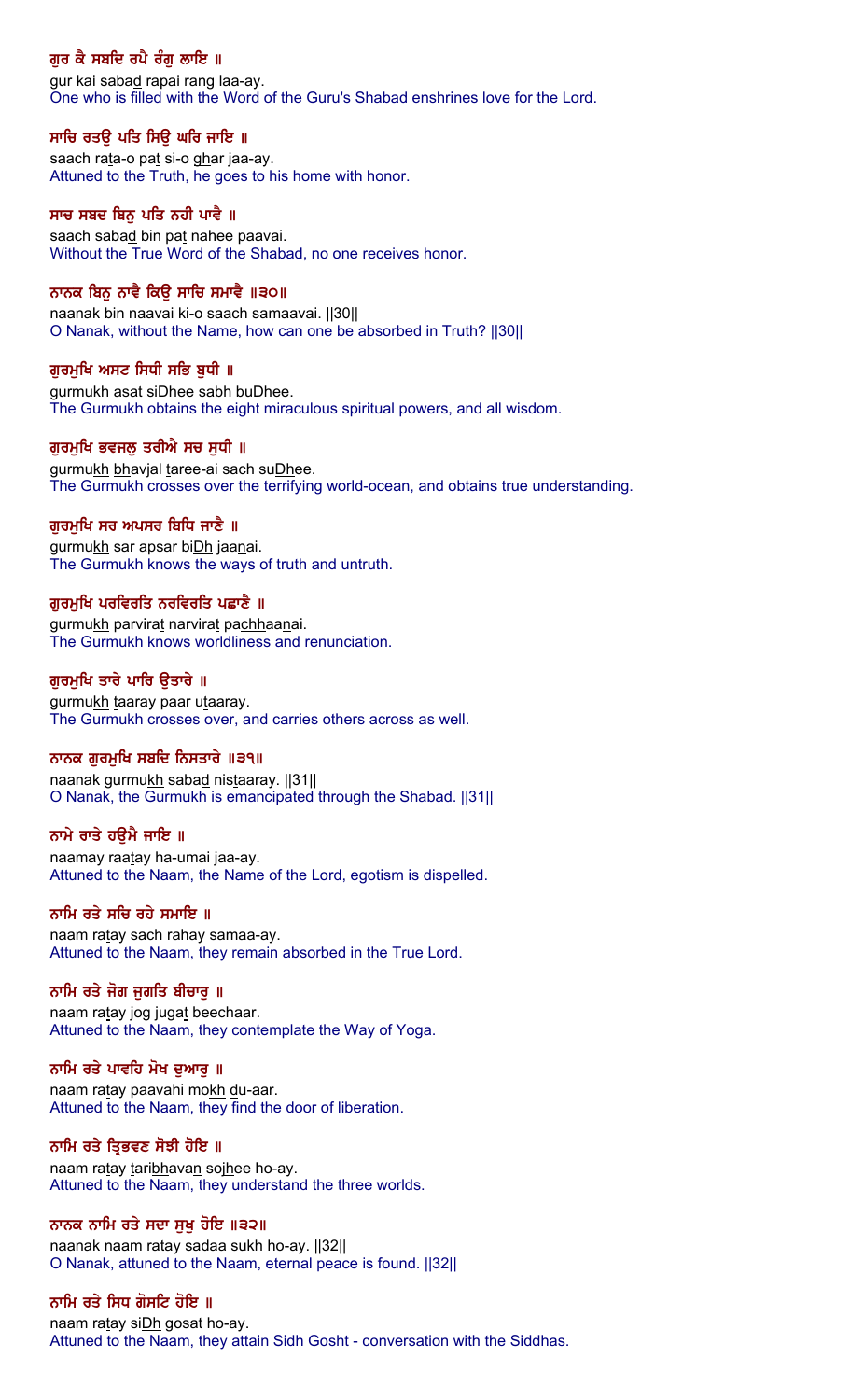## ਨਾਮਿ ਰਤੇ ਸਦਾ ਤਪੁ ਹੋਇ ॥

naam ratay sadaa tap ho-ay. Attuned to the Naam, they practice intense meditation forever.

## ਨਾਮਿ ਰਤੇ ਸਚੁ ਕਰਣੀ ਸਾਰੁ ॥

naam ratay sach karnee saar. Attuned to the Naam, they live the true and excellent lifestyle.

#### ਨਾਮਿ ਰਤੇ ਗੁਣ ਗਿਆਨ ਬੀਚਾਰੂ ॥

naam ratay gun gi-aan beechaar. Attuned to the Naam, they contemplate the Lord's virtues and spiritual wisdom.

## ਬਿਨ ਨਾਵੈ ਬੋਲੈ ਸਭ ਵੇਕਾਰ ॥

bin naavai bolai sabh vaykaar. Without the Name, all that is spoken is useless.

## ਨਾਨਕ ਨਾਮਿ ਰਤੇ ਤਿਨ ਕਉ ਜੈਕਾਰੁ ॥੩੩॥

naanak naam ratay tin ka-o jaikaar. [[33]] O Nanak, attuned to the Naam, their victory is celebrated. ||33||

## ਪਰੇ ਗਰ ਤੇ ਨਾਮ ਪਾਇਆ ਜਾਇ ॥

pooray gur tay naam paa-i-aa jaa-ay. Through the Perfect Guru, one obtains the Naam, the Name of the Lord.

## ਜੋਗ ਜਗਤਿ ਸਚਿ ਰਹੈ ਸਮਾਇ ॥

jog jugat sach rahai samaa-ay. The Way of Yoga is to remain absorbed in Truth.

## ਬਾਰਹ ਮਹਿ ਜੋਗੀ ਭਰਮਾਏ ਸੰਨਿਆਸੀ ਛਿਅ ਚਾਰਿ ॥

baarah meh jogee bharmaa-ay sani-aasee chhi-a chaar. The Yogis wander in the twelve schools of Yoga; the Sannyaasis in six and four.

## ਗਰ ਕੈ ਸਬਦਿ ਜੋ ਮਰਿ ਜੀਵੈ ਸੋ ਪਾਏ ਮੋਖ ਦਆਰ ॥

gur kai sabad jo mar jeevai so paa-ay mokh du-aar. One who remains dead while yet alive, through the Word of the Guru's Shabad, finds the door of liberation.

## ਬਿਨੂ ਸਬਦੈ ਸਭਿ ਦੂਜੈ ਲਾਗੇ ਦੇਖਹੂ ਰਿਦੈ ਬੀਚਾਰਿ ॥

bin sabdai sabh doojai laagay daykhhu ridai beechaar. Without the Shabad, all are attached to duality. Contemplate this in your heart, and see.

## ਨਾਨਕ ਵਡੇ ਸੇ ਵਡਭਾਗੀ ਜਿਨੀ ਸਚ ਰਖਿਆ ੳਰ ਧਾਰਿ ॥੩੪॥

naanak vaday say vadbhaagee jinee sach rakhi-aa ur Dhaar. [[34]] O Nanak, blessed and very fortunate are those who keep the True Lord enshrined in their hearts. ||34||

#### ਗੁਰਮੁਖਿ ਰਤਨ ਲਹੈ ਲਿਵ ਲਾਇ ॥

gurmukh ratan lahai liv laa-ay. The Gurmukh obtains the jewel, lovingly focused on the Lord.

## ਗੁਰਮੁਖਿ ਪਰਖੈ ਰਤਨ ਸੁਭਾਇ ॥

gurmukh parkhai ratan subhaa-ay. The Gurmukh intuitively recognizes the value of this jewel.

#### ਗਰਮਖਿ ਸਾਚੀ ਕਾਰ ਕਮਾਇ ॥

gurmukh saachee kaar kamaa-ay. The Gurmukh practices Truth in action.

#### ਗੁਰਮੁਖਿ ਸਾਚੇ ਮਨੁ ਪਤੀਆਇ ॥

gurmukh saachay man patee-aa-ay. The mind of the Gurmukh is pleased with the True Lord.

## ਗੁਰਮੁਖਿ ਅਲਖੁ ਲਖਾਏ ਤਿਸੁ ਭਾਵੈ ॥

gurmukh alakh lakhaa-ay tis bhaavai. The Gurmukh sees the unseen, when it pleases the Lord.

## ਨਾਨਕ ਗੁਰਮੁਖਿ ਚੋਟ ਨ ਖਾਵੈ ॥੩੫॥

naanak gurmukh chot na khaavai. [[35] O Nanak, the Gurmukh does not have to endure punishment. ||35||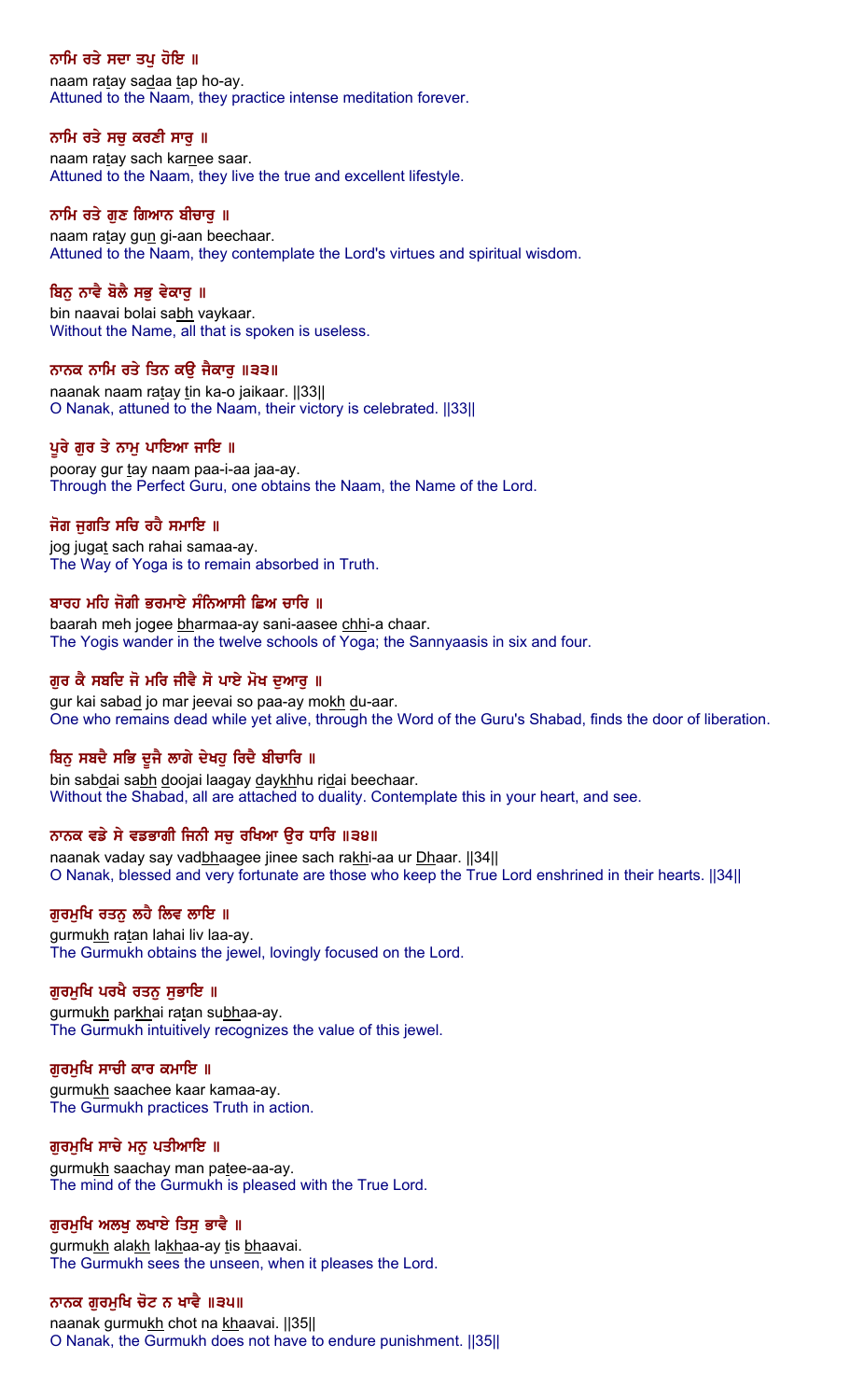# ਗੁਰਮੁਖਿ ਨਾਮੂ ਦਾਨੂ ਇਸਨਾਨੂ ॥

gurmukh naam daan isnaan. The Gurmukh is blessed with the Name, charity and purification.

## ਗੁਰਮੁਖਿ ਲਾਗੈ ਸਹਜਿ ਧਿਆਨੁ ॥

gurmukh laagai sahj Dhi-aan. The Gurmukh centers his meditation on the celestial Lord.

#### ਗਰਮਖਿ ਪਾਵੈ ਦਰਗਹ ਮਾਨ ॥

gurmukh paavai dargeh maan. The Gurmukh obtains honor in the Court of the Lord.

## ਗਰਮਖਿ ਭੳ ਭੰਜਨ ਪਰਧਾਨ ॥

gurmukh bha-o bhanjan parDhaan. The Gurmukh obtains the Supreme Lord, the Destroyer of fear.

## ਗੁਰਮੁਖਿ ਕਰਣੀ ਕਾਰ ਕਰਾਏ ॥

gurmukh karnee kaar karaa-ay. The Gurmukh does good deeds, an inspires others to do so.

## ਨਾਨਕ ਗਰਮਖਿ ਮੇਲਿ ਮਿਲਾਏ ॥੩੬॥

naanak gurmukh mayl milaa-ay. ||36|| O Nanak, the Gurmukh unites in the Lord's Union. ||36||

## ਗੁਰਮੁਖਿ ਸਾਸਤ੍ਰ ਸਿਮ੍ਰਿਤਿ ਬੇਦ ॥

gurmukh saastar simrit bayd. The Gurmukh understands the Simritees, the Shaastras and the Vedas.

## ਗਰਮਖਿ ਪਾਵੈ ਘਟਿ ਘਟਿ ਭੇਦ ॥

gurmukh paavai ghat ghat bhayd. The Gurmukh knows the secrets of each and every heart.

## ਗਰਮਖਿ ਵੈਰ ਵਿਰੋਧ ਗਵਾਵੈ ॥

gurmukh vair viroDh gavaavai. The Gurmukh eliminates hate and envy.

## ਗੁਰਮੁਖਿ ਸਗਲੀ ਗਣਤ ਮਿਟਾਵੈ ॥

gurmukh saglee ganat mitaavai. The Gurmukh erases all accounting.

#### ਗਰਮਖਿ ਰਾਮ ਨਾਮ ਰੰਗਿ ਰਾਤਾ ॥

gurmukh raam naam rang raataa. The Gurmukh is imbued with love for the Lord's Name.

#### ਨਾਨਕ ਗੁਰਮੁਖਿ ਖਸਮੂ ਪਛਾਤਾ ॥੩੭॥

naanak gurmukh khasam pachhaataa. ||37|| O Nanak, the Gurmukh realizes his Lord and Master. ||37||

## ਬਿਨ ਗਰ ਭਰਮੈ ਆਵੈ ਜਾਇ ॥

bin gur bharmai aavai jaa-ay. Without the Guru, one wanders, coming and going in reincarnation.

#### ਬਿਨੂ ਗੁਰ ਘਾਲ ਨ ਪਵਈ ਥਾਇ ॥

bin gur ghaal na pav-ee thaa-ay. Without the Guru, one's work is useless.

#### ਬਿਨੂ ਗੁਰ ਮਨੁਆ ਅਤਿ ਡੋਲਾਇ ॥

bin gur manoo-aa at dolaa-ay. Without the Guru, the mind is totally unsteady.

## ਬਿਨੂ ਗੁਰ ਤ੍ਰਿਪਤਿ ਨਹੀ ਬਿਖੂ ਖਾਇ ॥

bin gur taripat nahee bikh khaa-ay. Without the Guru, one is unsatisfied, and eats poison.

## ਬਿਨੂ ਗੁਰ ਬਿਸੀਅਰੂ ਡਸੈ ਮਰਿ ਵਾਟ ॥

bin gur bisee-ar dasai mar vaat. Without the Guru, one is stung by the poisonous snake of Maya, and dies.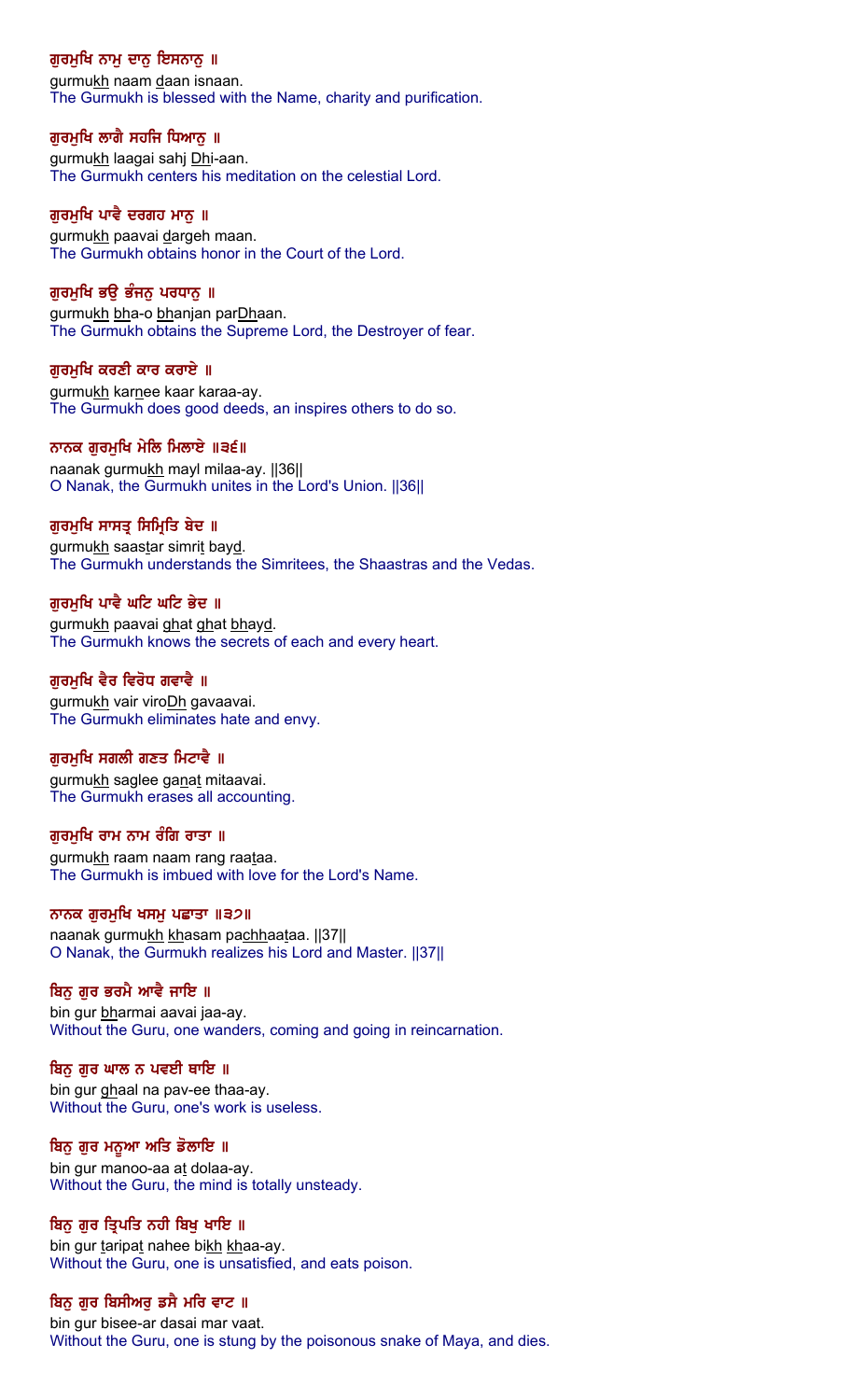## ਨਾਨਕ ਗੁਰ ਬਿਨੂ ਘਾਟੇ ਘਾਟ ॥੩੮॥

naanak gur bin ghaatay ghaat. ||38|| O Nanak without the Guru, all is lost. ||38||

## ਜਿਸੁ ਗੁਰੁ ਮਿਲੈ ਤਿਸੁ ਪਾਰਿ ਉਤਾਰੈ ॥

jis gur milai tis paar utaarai. One who meets the Guru is carried across.

## ਅਵਗਣ ਮੇਟੈ ਗੁਣਿ ਨਿਸਤਾਰੈ ॥

avga<u>n</u> maytai gu<u>n</u> nis<u>t</u>aarai. His sins are erased, and he is emancipated through virtue.

## ਮੁਕਤਿ ਮਹਾ ਸੁਖ ਗੁਰ ਸਬਦੁ ਬੀਚਾਰਿ ॥

mukat mahaa sukh gur sabad beechaar. The supreme peace of liberation is attained, contemplating the Word of the Guru's Shabad.

## ਗੁਰਮੁਖਿ ਕਦੇ ਨ ਆਵੈ ਹਾਰਿ ॥

gurmukh kaday na aavai haar. The Gurmukh is never defeated.

## ਤਨੂ ਹਟੜੀ ਇਹੂ ਮਨੂ ਵਣਜਾਰਾ ॥

tan hatrhee ih man vanjaaraa. In the store of the body, this mind is the merchant;

## ਨਾਨਕ ਸਹਜੇ ਸਚੁ ਵਾਪਾਰਾ ॥੩੯॥

naanak sehjay sach vaapaaraa. ||39|| O Nanak, it deals intuitively in Truth. ||39||

## ਗੁਰਮੁਖਿ ਬਾਂਧਿਓ ਸੇਤੁ ਬਿਧਾਤੈ ॥

gurmukh baa<sup>N</sup>Dhi-o sayt biDhaatai. The Gurmukh is the bridge, built by the Architect of Destiny.

## ਲੰਕਾ ਲੁਟੀ ਦੈਤ ਸੰਤਾਪੈ ॥

lankaa lootee dait santaapai. The demons of passion which plundered Sri Lanka - the body - have been conquered.

## ਰਾਮਚੰਦਿ ਮਾਰਿਓ ਅਹਿ ਰਾਵਣੂ ॥

raamchand maari-o ah raavan. Ram Chand - the mind - has slaughtered Raawan - pride;

#### ਭੇਦੂ ਬਭੀਖਣ ਗੁਰਮੁਖਿ ਪਰਚਾਇਣੂ ॥

bhayd babheekhan gurmukh parchaa-in. the Gurmukh understands the secret revealed by Babheekhan.

#### ਗੁਰਮੁਖਿ ਸਾਇਰਿ ਪਾਹਣ ਤਾਰੇ ॥

gurmukh saa-ir paahan taaray. The Gurmukh carries even stones across the ocean.

## ਗੁਰਮੁਖਿ ਕੋਟਿ ਤੇਤੀਸ ਉਧਾਰੇ ॥੪੦॥

gurmukh kot taytees uDhaaray. [40] The Gurmukh saves millions of people. ||40||

#### ਗੁਰਮੁਖਿ ਚੂਕੈ ਆਵਣ ਜਾਣੁ ॥

gurmukh chookai aavan jaan. The comings and goings in reincarnation are ended for the Gurmukh.

#### ਗੁਰਮੁਖਿ ਦਰਗਹ ਪਾਵੈ ਮਾਣੂ ॥

gurmukh dargeh paavai maan. The Gurmukh is honored in the Court of the Lord.

## ਗੁਰਮੁਖਿ ਖੋਟੇ ਖਰੇ ਪਛਾਣੂ ॥

gurmukh khotay kharay pachhaan. The Gurmukh distinguishes the true from the false.

## ਗੁਰਮੁਖਿ ਲਾਗੈ ਸਹਜਿ ਧਿਆਨੁ ॥

gurmukh laagai sahj Dhi-aan. The Gurmukh focuses his meditation on the celestial Lord.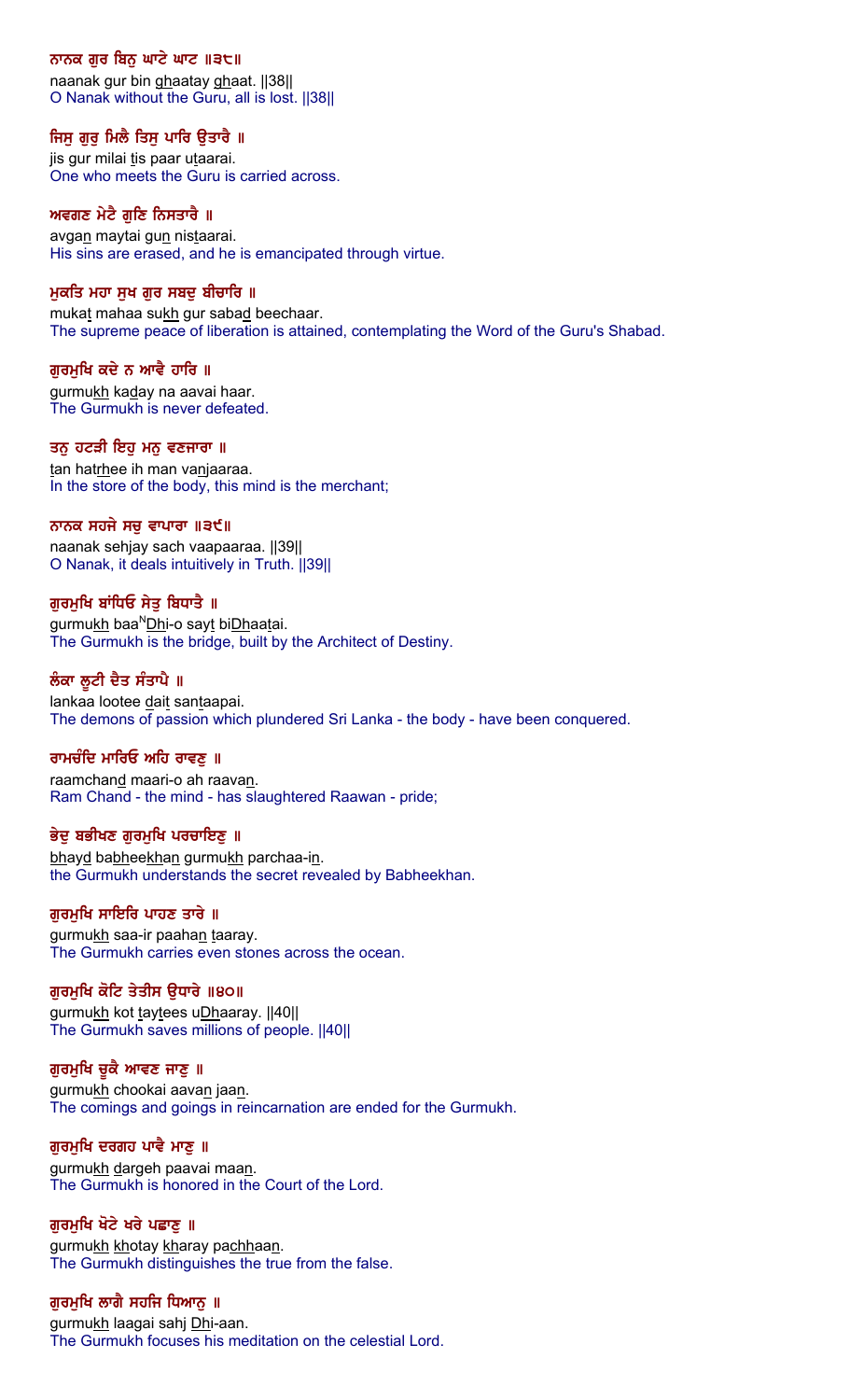# ਗੁਰਮੁਖਿ ਦਰਗਹ ਸਿਫਤਿ ਸਮਾਇ ॥

gurmukh dargeh sifat samaa-ay. In the Court of the Lord, the Gurmukh is absorbed in His Praises.

## ਨਾਨਕ ਗੁਰਮੁਖਿ ਬੰਧੁ ਨ ਪਾਇ ॥੪੧॥

naanak gurmukh banDh na paa-ay. ||41|| O Nanak, the Gurmukh is not bound by bonds. ||41||

#### ਗੁਰਮੁਖਿ ਨਾਮੂ ਨਿਰੰਜਨ ਪਾਏ ॥

gurmukh naam niranjan paa-ay. The Gurmukh obtains the Name of the Immaculate Lord.

## ਗਰਮਖਿ ਹੳਮੈ ਸਬਦਿ ਜਲਾਏ ॥

gurmukh ha-umai sabad jalaa-ay. Through the Shabad, the Gurmukh burns away his ego.

## ਗਰਮਖਿ ਸਾਚੇ ਕੇ ਗਣ ਗਾਏ ॥

gurmukh saachay kay gun gaa-ay. The Gurmukh sings the Glorious Praises of the True Lord.

#### ਗਰਮਖਿ ਸਾਚੈ ਰਹੈ ਸਮਾਏ ॥

gurmukh saachai rahai samaa-ay. The Gurmukh remains absorbed in the True Lord.

## ਗਰਮੁਖਿ ਸਾਚਿ ਨਾਮਿ ਪਤਿ ਉਤਮ ਹੋਇ ॥

gurmukh saach naam pat ootam ho-ay. Through the True Name, the Gurmukh is honored and exalted.

#### ਨਾਨਕ ਗਰਮਖਿ ਸਗਲ ਭਵਣ ਕੀ ਸੋਝੀ ਹੋਇ ॥੪੨॥

naanak gurmukh sagal bhavan kee sojhee ho-ay. [42] O Nanak, the Gurmukh understands all the worlds. ||42||

#### ਕਵਣ ਮਲ ਕਵਣ ਮਤਿ ਵੇਲਾ ॥

kavan mool kavan mat vaylaa. "What is the root, the source of all? What teachings hold for these times?

#### ਤੇਰਾ ਕਵਣੂ ਗੁਰੂ ਜਿਸ ਕਾ ਤੁ ਚੇਲਾ ॥

tayraa kavan guroo jis kaa too chaylaa. Who is your guru? Whose disciple are you?

#### ਕਵਣ ਕਥਾ ਲੇ ਰਹਹ ਨਿਰਾਲੇ ॥

kavan kathaa lay rahhu niraalay. What is that speech, by which you remain unattached?

#### ਬੋਲੈ ਨਾਨਕੂ ਸੁਣਹੁ ਤੁਮ ਬਾਲੇ ॥

bolai naanak sunhu tum baalay. Listen to what we say, O Nanak, you little boy.

#### ਏਸ ਕਥਾ ਕਾ ਦੇਇ ਬੀਚਾਰ ॥

ays kathaa kaa day-ay beechaar. Give us your opinion on what we have said.

#### ਭਵਜਲੂ ਸਬਦਿ ਲੰਘਾਵਣਹਾਰੂ ॥੪੩॥

bhavjal sabad langhaavanhaar. [43] How can the Shabad carry us across the terrifying world-ocean?"||43||

#### ਪਵਨ ਅਰੰਭੂ ਸਤਿਗੁਰ ਮਤਿ ਵੇਲਾ ॥

pavan arambh satgur mat vaylaa. From the air came the beginning. This is the age of the True Guru's Teachings.

#### ਸਬਦੂ ਗੁਰੂ ਸੁਰਤਿ ਧੁਨਿ ਚੇਲਾ ॥

sabad guroo surat Dhun chaylaa. The Shabad is the Guru, upon whom I lovingly focus my consciousness; I am the chaylaa, the disciple.

#### ਅਕਥ ਕਥਾ ਲੇ ਰਹਉ ਨਿਰਾਲਾ ॥

akath kathaa lay raha-o niraalaa. Speaking the Unspoken Speech, I remain unattached.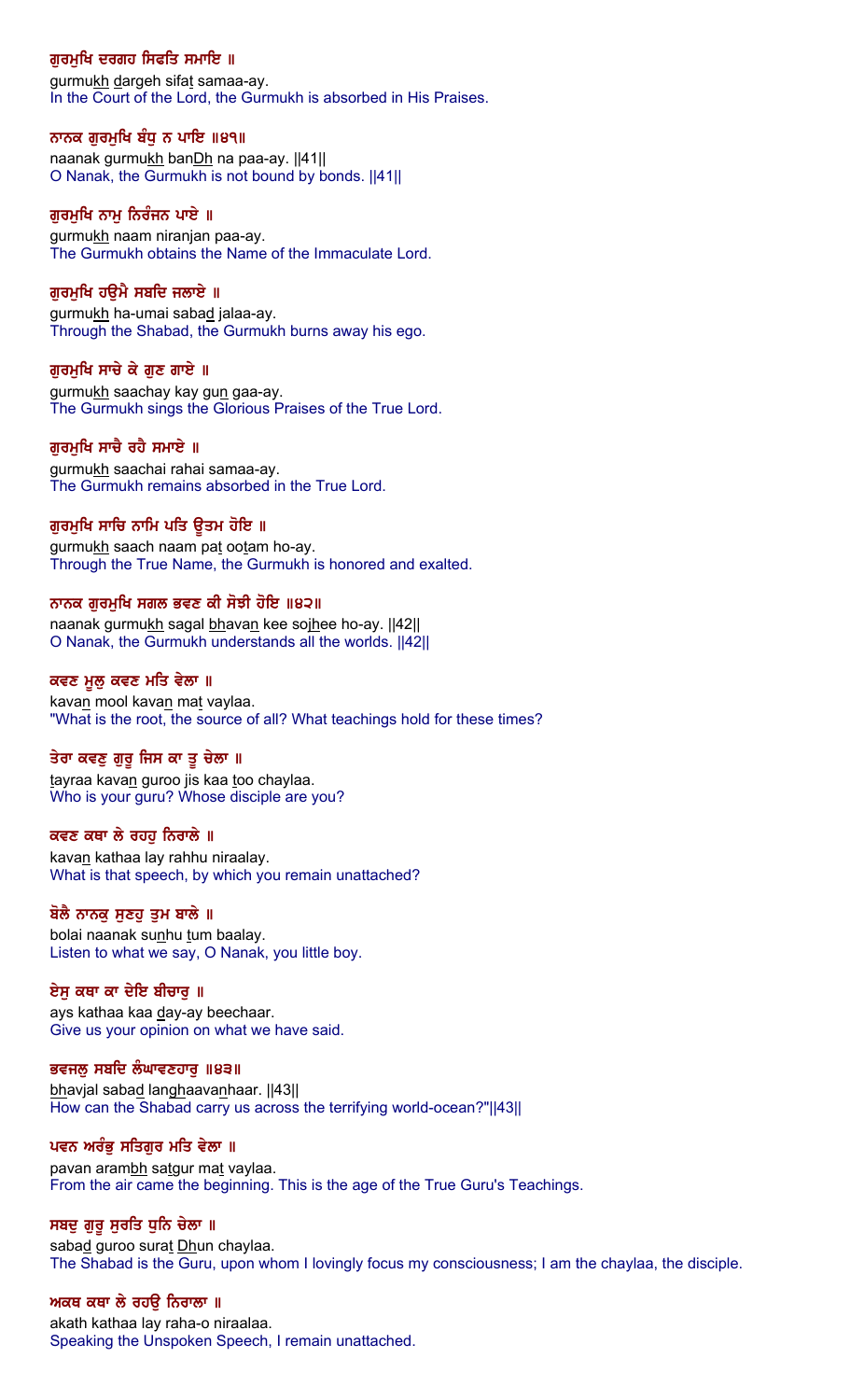# ਨਾਨਕ ਜੁਗਿ ਜੁਗਿ ਗੁਰ ਗੋਪਾਲਾ ॥

naanak jug jug gur gopaalaa. O Nanak, throughout the ages, the Lord of the World is my Guru.

## ਏਕੁ ਸਬਦੁ ਜਿਤੁ ਕਥਾ ਵੀਚਾਰੀ ॥

ayk sabad jit kathaa veechaaree. I contemplate the sermon of the Shabad, the Word of the One God.

## ਗੁਰਮੁਖਿ ਹਉਮੈ ਅਗਨਿ ਨਿਵਾਰੀ ॥੪੪॥

gurmukh ha-umai agan nivaaree. [44] The Gurmukh puts out the fire of egotism. ||44||

# ਮੈਣ ਕੇ ਦੰਤ ਕਿੳ ਖਾਈਐ ਸਾਰ ॥

main kay dant ki-o khaa-ee-ai saar. "With teeth of wax, how can one chew iron?

## ਜਿਤੂ ਗਰਬੂ ਜਾਇ ਸੂ ਕਵਣੂ ਆਹਾਰੂ ॥

jit garab jaa-ay so kavan aahaar. What is that food, which takes away pride?

## ਹਿਵੈ ਕਾ ਘਰ ਮੰਦਰ ਅਗਨਿ ਪਿਰਾਹਨ ॥

hivai kaa ghar mandar agan piraahan. How can one live in the palace, the home of snow, wearing robes of fire?

## ਕਵਨ ਗਫਾ ਜਿਤ ਰਹੈ ਅਵਾਹਨ ॥

kavan gufaa jit rahai avaahan. Where is that cave, within which one may remain unshaken?

## ਇਤ ੳਤ ਕਿਸ ਕੳ ਜਾਣਿ ਸਮਾਵੈ ॥

it ut kis ka-o jaan samaavai. Who should we know to be pervading here and there?

## ਕਵਨ ਧਿਆਨ ਮਨ ਮਨਹਿ ਸਮਾਵੈ ॥੪੫॥

kavan Dhi-aan man maneh samaavai. ||45|| What is that meditation, which leads the mind to be absorbed in itself?"||45||

## ਹਉ ਹਉ ਮੈ ਮੈ ਵਿਚਹੁ ਖੋਵੈ ॥

ha-o ha-o mai mai vichahu khovai. Eradicating egotism and individualism from within,

## ਦੂਜਾ ਮੇਟੈ ਏਕੋ ਹੋਵੈ ॥

doojaa maytai ayko hovai. and erasing duality, the mortal becomes one with God.

#### ਜਗ ਕਰੜਾ ਮਨਮੁਖ ਗਾਵਾਰ ॥

jag karrhaa manmukh gaavaar. The world is difficult for the foolish, self-willed manmukh;

## ਸਬਦ ਕਮਾਈਐ ਖਾਈਐ ਸਾਰ ॥

sabad kamaa-ee-ai khaa-ee-ai saar. practicing the Shabad, one chews iron.

## ਅੰਤਰਿ ਬਾਹਰਿ ਏਕੋ ਜਾਣੈ ॥

antar baahar ayko jaanai. Know the One Lord, inside and out.

#### ਨਾਨਕ ਅਗਨਿ ਮਰੈ ਸਤਿਗਰ ਕੈ ਭਾਣੈ ॥੪੬॥

naanak agan marai satgur kai bhaanai. ||46|| O Nanak, the fire is quenched, through the Pleasure of the True Guru's Will. ||46||

## ਸਚ ਭੈ ਰਾਤਾ ਗਰਬ ਨਿਵਾਰੈ ॥

sach bhai raataa garab nivaarai. Imbued with the True Fear of God, pride is taken away;

## ਏਕੋ ਜਾਤਾ ਸਬਦੁ ਵੀਚਾਰੇ ॥

ayko jaataa sabad veechaarai. realize that He is One, and contemplate the Shabad.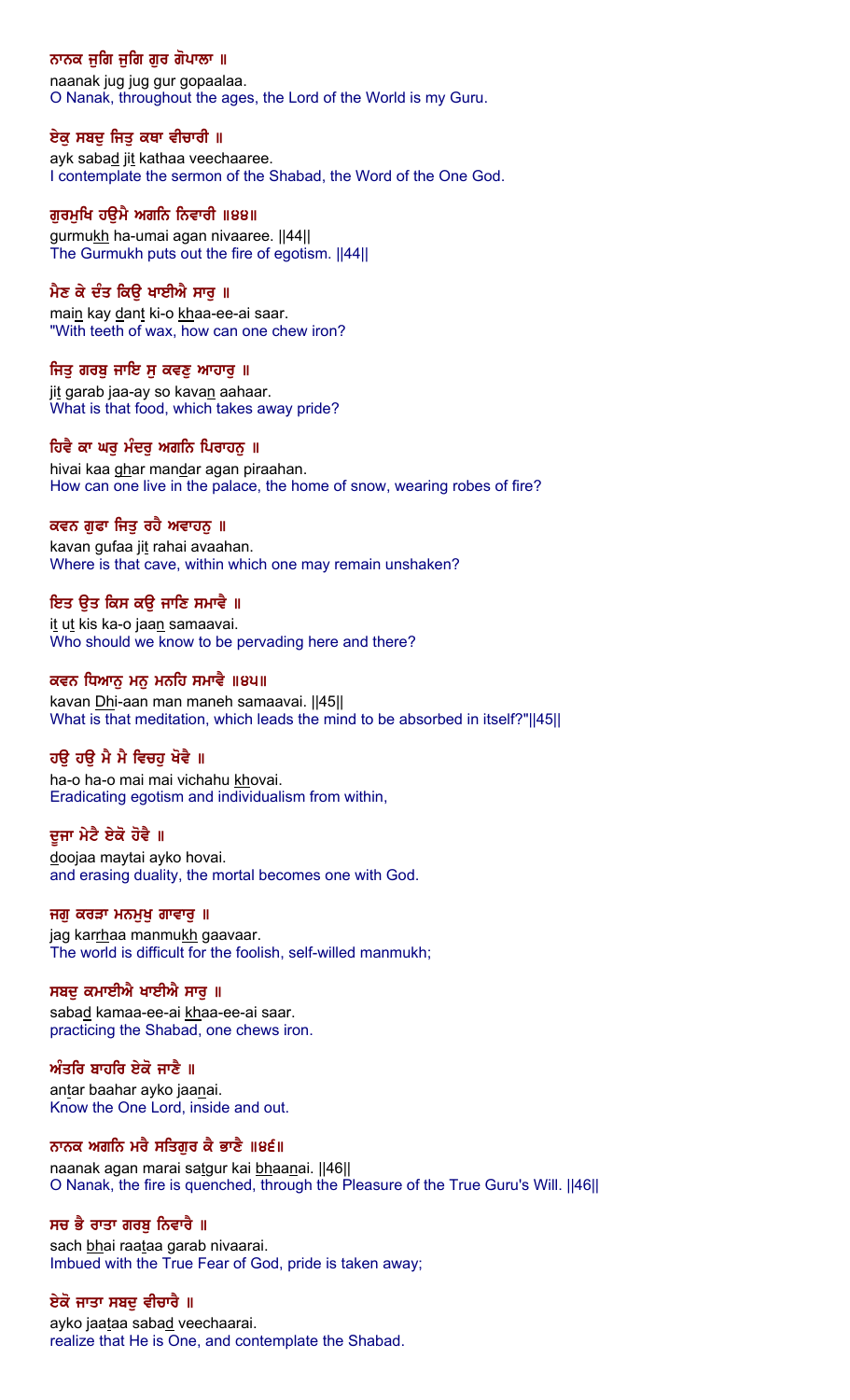## ਸਬਦੂ ਵਸੈ ਸਚੂ ਅੰਤਰਿ ਹੀਆ ॥

sabad vasai sach antar hee-aa. With the True Shabad abiding deep within the heart,

#### ਤਨੁ ਮਨੁ ਸੀਤਲੁ ਰੰਗਿ ਰੰਗੀਆ ॥

tan man seetal rang rangee-aa. the body and mind are cooled and soothed, and colored with the Lord's Love.

#### ਕਾਮੂ ਕ੍ਰੋਧੂ ਬਿਖੂ ਅਗਨਿ ਨਿਵਾਰੇ ॥

kaam kro**Dh** bikh agan nivaaray. The fire of sexual desire, anger and corruption is quenched.

#### ਨਾਨਕ ਨਦਰੀ ਨਦਰਿ ਪਿਆਰੇ ॥੪੭॥

naanak nadree nadar pi-aaray. ||47|| O Nanak, the Beloved bestows His Glance of Grace. ||47||

#### ਕਵਨ ਮਖਿ ਚੰਦ ਹਿਵੈ ਘਰ ਛਾਇਆ ॥

kavan mukh chand hivai ghar chhaa-i-aa. "The moon of the mind is cool and dark; how is it enlightened?

#### ਕਵਨ ਮਖਿ ਸਰਜ ਤਪੈ ਤਪਾਇਆ ॥

kavan mukh sooraj tapai tapaa-i-aa. How does the sun blaze so brilliantly?

#### ਕਵਨ ਮਖਿ ਕਾਲ ਜੋਹਤ ਨਿਤ ਰਹੈ ॥

kavan mukh kaal johat nit rahai. How can the constant watchful gaze of Death be turned away?

#### ਕਵਨ ਬਧਿ ਗਰਮਖਿ ਪਤਿ ਰਹੈ ॥

kavan buDh gurmukh pat rahai. By what understanding is the honor of the Gurmukh preserved?

#### ਕਵਨ ਜੋਧ ਜੋ ਕਾਲ ਸੰਘਾਰੈ ॥

kavan joDh jo kaal sanghaarai. Who is the warrior, who conquers Death?

#### ਬੋਲੈ ਬਾਣੀ ਨਾਨਕੂ ਬੀਚਾਰੈ ॥੪੮॥

bolai banee naanak beechaarai. ||48|| Give us your thoughtful reply, O Nanak."||48||

#### ਸਬਦ ਭਾਖਤ ਸਸਿ ਜੋਤਿ ਅਪਾਰਾ ॥

sabad bhaakhat sas jot apaaraa. Giving voice to the Shabad, the moon of the mind is illuminated with infinity.

#### ਸਸਿ ਘਰਿ ਸੁਰੂ ਵਸੈ ਮਿਟੈ ਅੰਧਿਆਰਾ ॥

sas ghar soor vasai mitai anDhi-aaraa. When the sun dwells in the house of the moon, the darkness is dispelled.

#### ਸੁਖ ਦੁਖ ਸਮ ਕਰਿ ਨਾਮੂ ਅਧਾਰਾ ॥

sukh dukh sam kar naam aDhaaraa. Pleasure and pain are just the same, when one takes the Support of the Naam, the Name of the Lord.

#### ਆਪੇ ਪਾਰਿ ੳਤਾਰਣਹਾਰਾ ॥

aapay paar utaaranhaaraa. He Himself saves, and carries us across.

#### ਗੁਰ ਪਰਚੈ ਮਨੁ ਸਾਚਿ ਸਮਾਇ ॥

gur parchai man saach samaa-ay. With faith in the Guru, the mind merges in Truth,

#### ਪ੍ਰਣਵਤਿ ਨਾਨਕੂ ਕਾਲੂ ਨ ਖਾਇ ॥੪੯॥

paranvat naanak kaal na khaa-ay. ||49|| and then, prays Nanak, one is not consumed by Death. ||49||

#### ਨਾਮ ਤਤੁ ਸਭ ਹੀ ਸਿਰਿ ਜਾਪੈ ॥

naam tat sabh hee sir jaapai. The essence of the Naam, the Name of the Lord, is known to be the most exalted and excellent of all.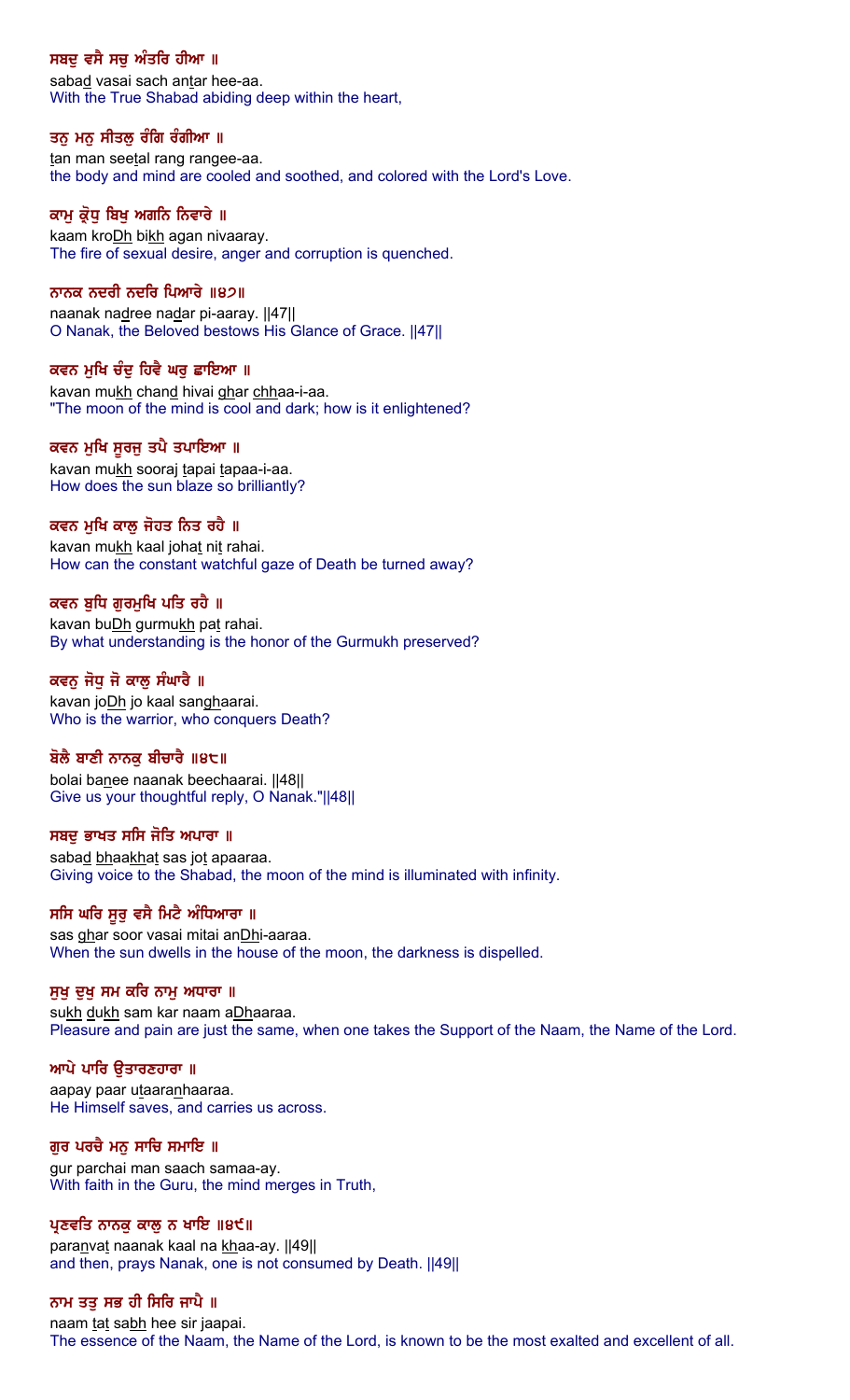# ਬਿਨੂ ਨਾਵੈ ਦੁਖੂ ਕਾਲੂ ਸੰਤਾਪੈ ॥

bin naavai dukh kaal santaapai. Without the Name, one is afflicted by pain and death.

## ਤਤੋ ਤਤੁ ਮਿਲੈ ਮਨੁ ਮਾਨੈ ॥

tato tat milai man maanai. When one's essence merges into the essence, the mind is satisfied and fulfilled.

## ਦੂਜਾ ਜਾਇ ਇਕਤੂ ਘਰਿ ਆਨੈ ॥

doojaa jaa-ay ikat ghar aanai. Duality is gone, and one enters into the home of the One Lord.

## ਬੋਲੈ ਪਵਨਾ ਗਗਨ ਗਰਜੈ ॥

bolai pavnaa gagan garjai. The breath blows across the sky of the Tenth Gate and vibrates.

## ਨਾਨਕ ਨਿਹਚਲੂ ਮਿਲਣੂ ਸਹਜੈ ॥੫੦॥

naanak nihchal milan sahjai. ||50|| O Nanak, the mortal then intuitively meets the eternal, unchanging Lord. ||50||

## ਅੰਤਰਿ ਸੰਨੰ ਬਾਹਰਿ ਸੰਨੰ ਤਿਭਵਣ ਸੰਨ ਮਸੰਨੰ ॥

antar suna<sup>N</sup> baahar suna<sup>N</sup> taribhavan sunn masu<sup>N</sup>na<sup>N</sup>. The absolute Lord is deep within; the absolute Lord is outside us as well. The absolute Lord totally fills the three worlds.

## ਚਉਥੇ ਸੁੰਨੈ ਜੋ ਨਰੂ ਜਾਣੈ ਤਾ ਕਉ ਪਾਪੂ ਨ ਪੁੰਨੰ ॥

cha-uthay sunnai jo nar jaanai taa ka-o paap na pu $Nn$ a $N$ . One who knows the Lord in the fourth state, is not subject to virtue or vice.

## ਘਟਿ ਘਟਿ ਸੁੰਨ ਕਾ ਜਾਣੈ ਭੇਉ ॥ ਆਦਿ ਪੂਰਖੂ ਨਿਰੰਜਨ ਦੇਉ ॥

ghat ghat sunn kaa jaanai bhay-o. aad purakh niranjan day-o. One who knows the mystery of God the Absolute, who pervades each and every heart, knows the Primal Being, the Immaculate Divine Lord.

## ਜੋ ਜਨੂ ਨਾਮ ਨਿਰੰਜਨ ਰਾਤਾ ॥

jo jan naam niranjan raataa. That humble being who is imbued with the Immaculate Naam,

## ਨਾਨਕ ਸੋਈ ਪਰਖ ਬਿਧਾਤਾ ॥ਪ੧॥

naanak so-ee purakh biDhaataa. ||51|| O Nanak, is himself the Primal Lord, the Architect of Destiny. ||51||

## ਸੁੰਨੋ ਸੁੰਨੂ ਕਹੈ ਸਭੂ ਕੋਈ ॥

sunno sunn kahai sabh ko-ee. "Everyone speaks of the Absolute Lord, the unmanifest void.

## ਅਨਹਤ ਸੁੰਨੂ ਕਹਾ ਤੇ ਹੋਈ ॥

anhat sunn kahaa tay ho-ee. How can one find this absolute void?

#### ਅਨਹਤ ਸੰਨਿ ਰਤੇ ਸੇ ਕੈਸੇ ॥

anhat sunn ratay say kaisay. Who are they, who are attuned to this absolute void?"

## ਜਿਸ ਤੇ ਉਪਜੇ ਤਿਸ ਹੀ ਜੈਸੇ ॥

jis tay upjay tis hee jaisay. They are like the Lord, from whom they originated.

#### ਓਇ ਜਨਮਿ ਨ ਮਰਹਿ ਨ ਆਵਹਿ ਜਾਹਿ ॥

o-ay janam na mareh na aavahi jaahi. They are not born, they do not die; they do not come and go.

#### ਨਾਨਕ ਗੁਰਮੁਖਿ ਮਨੁ ਸਮਝਾਹਿ ॥੫੨॥

naanak gurmukh man samjhaahi. ||52|| O Nanak, the Gurmukhs instruct their minds. ||52||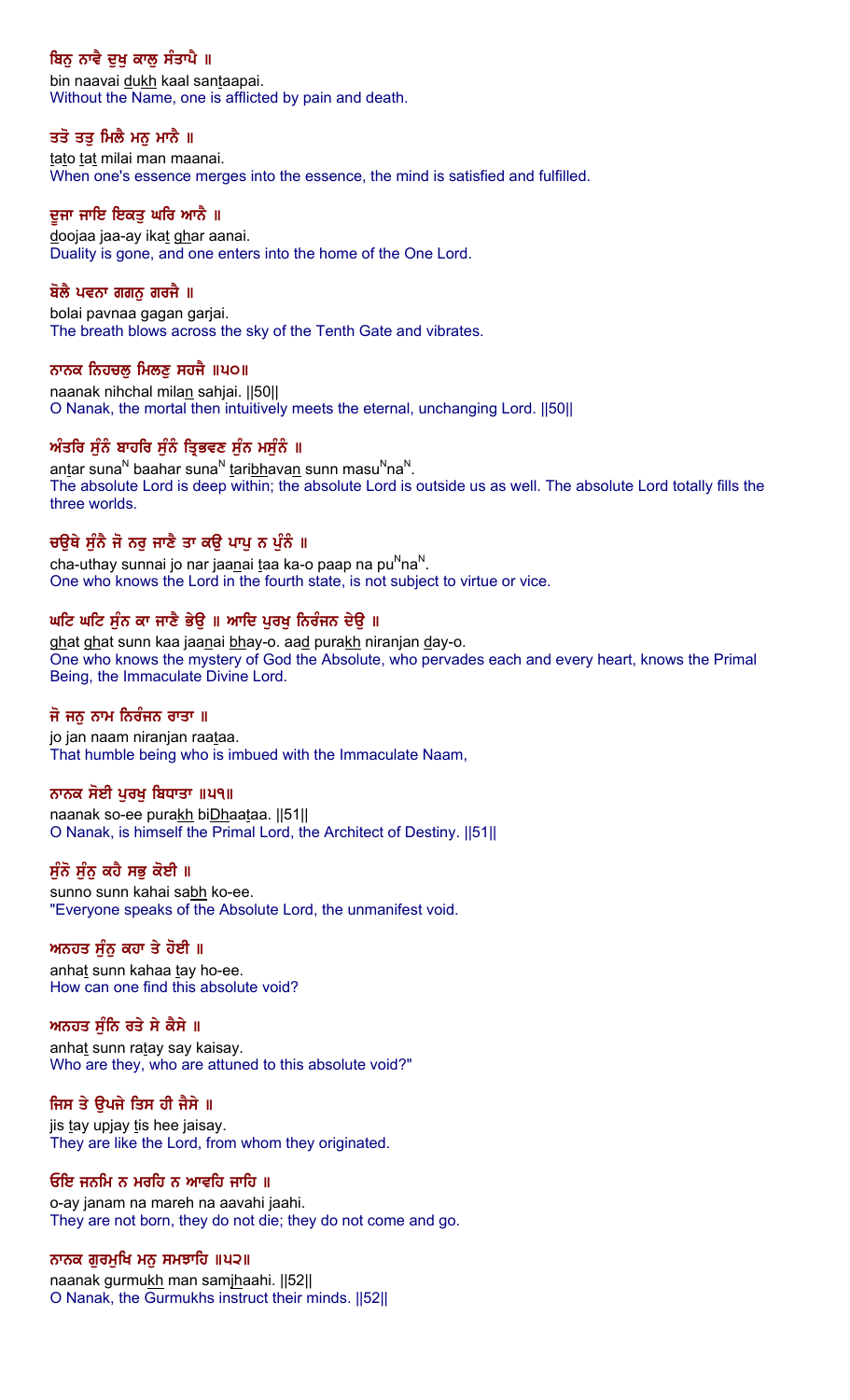# ਨਉ ਸਰ ਸੁਭਰ ਦਸਵੈ ਪੂਰੇ ॥

na-o sar subhar dasvai pooray. By practicing control over the nine gates, one attains perfect control over the Tenth Gate.

## ਤਹ ਅਨਹਤ ਸੁੰਨ ਵਜਾਵਹਿ ਤੁਰੇ ॥

tah anhat sunn vajaavah tooray. There, the unstruck sound current of the absolute Lord vibrates and resounds.

#### ਸਾਚੈ ਰਾਚੇ ਦੇਖਿ ਹਜੁਰੇ ॥

saachai raachay daykh hajooray. Behold the True Lord ever-present, and merge with Him.

#### ਘਟਿ ਘਟਿ ਸਾਚ ਰਹਿਆ ਭਰਪਰੇ ॥

ghat ghat saach rahi-aa bharpooray. The True Lord is pervading and permeating each and every heart.

#### ਗੁਪਤੀ ਬਾਣੀ ਪਰਗਟੁ ਹੋਇ ॥

guptee banee pargat ho-ay. The hidden Bani of the Word is revealed.

#### ਨਾਨਕ ਪਰਖਿ ਲਏ ਸਚ ਸੋਇ ॥੫੩॥

naanak parakh la-ay sach so-ay. ||53|| O Nanak, the True Lord is revealed and known. ||53||

## ਸਹਜ ਭਾਇ ਮਿਲੀਐ ਸਖ ਹੋਵੈ ॥

sahj bhaa-ay milee-ai sukh hovai. Meeting with the Lord through intuition and love, peace is found.

## ਗਰਮਖਿ ਜਾਗੈ ਨੀਦ ਨ ਸੋਵੈ ॥

gurmukh jaagai need na sovai. The Gurmukh remains awake and aware; he does not fall sleep.

#### ਸੰਨ ਸਬਦ ਅਪਰੰਪਰਿ ਧਾਰੈ ॥

sunn sabad aprampar Dhaarai. He enshrines the unlimited, absolute Shabad deep within.

## ਕਹਤੇ ਮੁਕਤੂ ਸਬਦਿ ਨਿਸਤਾਰੈ ॥

kahtay mukat sabad nistaarai. Chanting the Shabad, he is liberated, and saves others as well.

#### ਗਰ ਕੀ ਦੀਖਿਆ ਸੇ ਸਚਿ ਰਾਤੇ ॥

gur kee deekhi-aa say sach raatay. Those who practice the Guru's Teachings are attuned to the Truth.

#### ਨਾਨਕ ਆਪੂ ਗਵਾਇ ਮਿਲਣ ਨਹੀ ਭਾਤੇ ॥੫੪॥

naanak aap gavaa-ay milan nahee bharaatay. [54] O Nanak, those who eradicate their self-conceit meet with the Lord; they do not remain separated by doubt. ||54||

## ਕੁਬੁਧਿ ਚਵਾਵੈ ਸੋ ਕਿਤੁ ਠਾਇ ॥

kubuDh chavaavai so kit thaa-ay. "Where is that place, where evil thoughts are destroyed?

#### ਕਿਉ ਤਤੁ ਨ ਬੁਝੈ ਚੋਟਾ ਖਾਇ ॥

ki-o tat na boojhai chotaa khaa-ay. The mortal does not understand the essence of reality; why must he suffer in pain?"

#### ਜਮ ਦਰਿ ਬਾਧੇ ਕੋਇ ਨ ਰਾਖੈ ॥

jam dar baaDhay ko-ay na raakhai. No one can save one who is tied up at Death's door.

## ਬਿਨ ਸਬਦੈ ਨਾਹੀ ਪਤਿ ਸਾਖੈ ॥

bin sabdai naahee pat saakhai. Without the Shabad, no one has any credit or honor.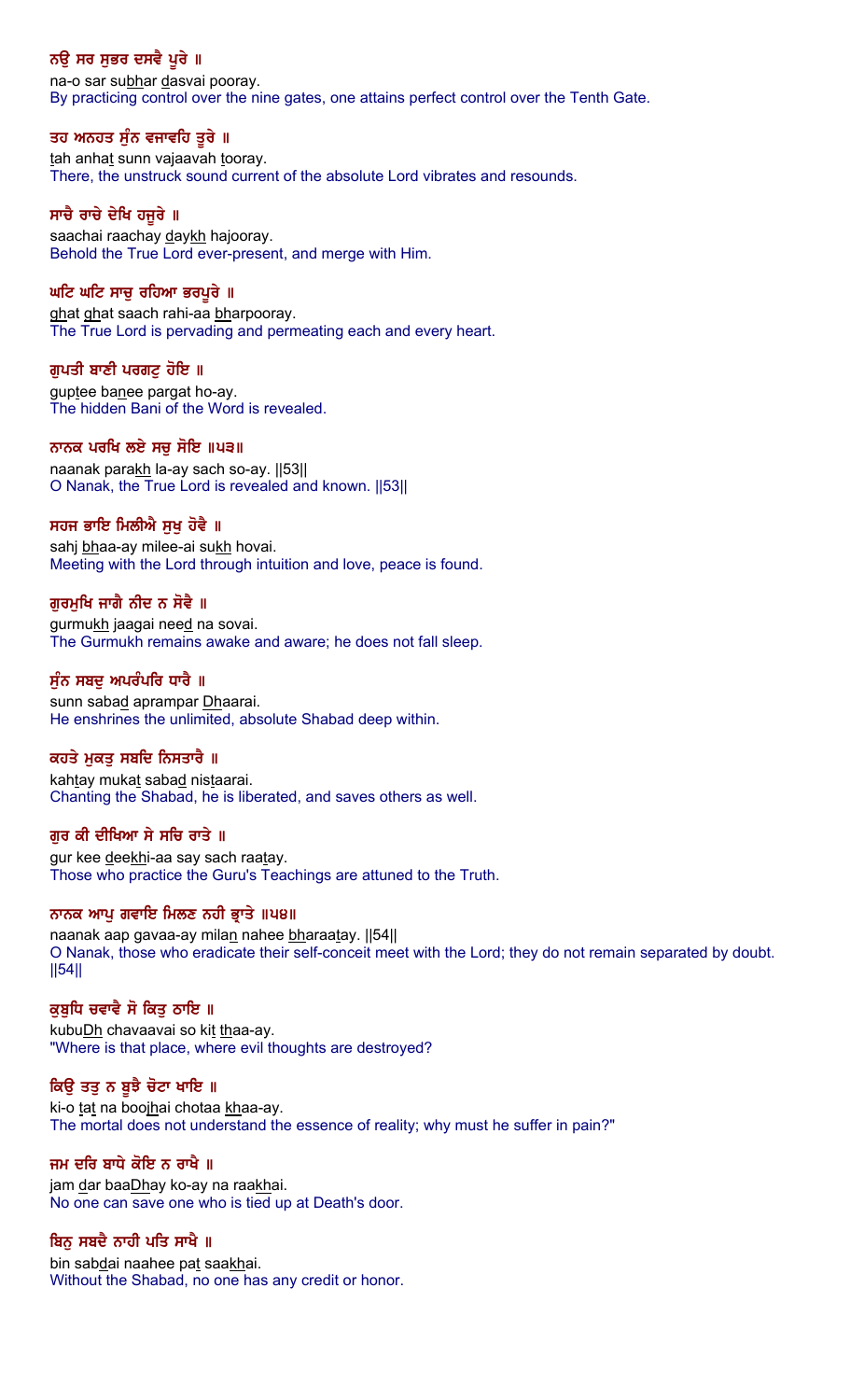# ਕਿਉ ਕਰਿ ਬੁਝੈ ਪਾਵੈ ਪਾਰੂ ॥

ki-o kar boojhai paavai paar. "How can one obtain understanding and cross over?"

## ਨਾਨਕ ਮਨਮੁਖਿ ਨ ਬੁਝੈ ਗਵਾਰੁ ॥੫੫॥

naanak manmukh na bujhai gavaar. ||55|| O Nanak, the foolish self-willed manmukh does not understand. ||55||

## ਕਬਧਿ ਮਿਟੈ ਗਰ ਸਬਦ ਬੀਚਾਰਿ ॥

kubuDh mitai gur sabad beechaar. Evil thoughts are erased, contemplating the Word of the Guru's Shabad.

## ਸਤਿਗਰ ਭੇਟੈ ਮੋਖ ਦਆਰ ॥

satgur bhaytai mokh du-aar. Meeting with the True Guru, the door of liberation is found.

## ਤਤੁ ਨ ਚੀਨੈ ਮਨਮੁਖੁ ਜਲਿ ਜਾਇ ॥

tat na cheenai manmukh jal jaa-ay. The self-willed manmukh does not understand the essence of reality, and is burnt to ashes.

## ਦਰਮਤਿ ਵਿਛੜਿ ਚੋਟਾ ਖਾਇ ॥

durmat vichhurh chotaa khaa-ay. His evil-mindedness separates him from the Lord, and he suffers.

## ਮਾਨੈ ਹਕਮ ਸਭੇ ਗਣ ਗਿਆਨ ।।

maanai hukam sabhay gun gi-aan. Accepting the Hukam of the Lord's Command, he is blessed with all virtues and spiritual wisdom.

## ਨਾਨਕ ਦਰਗਹ ਪਾਵੈ ਮਾਨ ॥ਪ੬॥

naanak dargeh paavai maan. ||56|| O Nanak, he is honored in the Court of the Lord. ||56||

#### ਸਾਚ ਵਖਰ ਧਨ ਪਲੈ ਹੋਇ ॥

saach vakhar Dhan palai ho-ay. One who possesses the merchandise, the wealth of the True Name,

## ਆਪਿ ਤਰੈ ਤਾਰੇ ਭੀ ਸੋਇ ॥

aap tarai taaray bhee so-ay. crosses over, and carries others across with him as well.

#### ਸਹਜਿ ਰਤਾ ਬੁਝੈ ਪਤਿ ਹੋਇ ॥

sahj rataa boojhai pat ho-ay. One who intuitively understands, and is attuned to the Lord, is honored.

#### ਤਾ ਕੀ ਕੀਮਤਿ ਕਰੈ ਨ ਕੋਇ ॥

taa kee keemat karai na ko-ay. No one can estimate his worth.

#### ਜਹ ਦੇਖਾ ਤਹ ਰਹਿਆ ਸਮਾਇ ॥

jah daykhaa tah rahi-aa samaa-ay. Wherever I look, I see the Lord permeating and pervading.

#### ਨਾਨਕ ਪਾਰਿ ਪਰੈ ਸਚ ਭਾਇ ॥੫੭॥

naanak paar parai sach bhaa-ay. [57] O Nanak, through the Love of the True Lord, one crosses over. ||57||

## ਸੂ ਸਬਦ ਕਾ ਕਹਾ ਵਾਸੂ ਕਥੀਅਲੇ ਜਿਤੂ ਤਰੀਐ ਭਵਜਲੂ ਸੰਸਾਰੋ ॥

so sabad kaa kahaa vaas kathee-alay jit taree-ai bhavjal sansaaro. "Where is the Shabad said to dwell? What will carry us across the terrifying world-ocean?

## ਤ੍ਰੈ ਸਤ ਅੰਗੁਲ ਵਾਈ ਕਹੀਐ ਤਿਸੁ ਕਹੁ ਕਵਨੂ ਅਧਾਰੋ ॥

tarai sat angul vaa-ee kahee-ai tis kaho kavan aDhaaro. The breath, when exhaled, extends out ten finger lengths; what is the support of the breath?

## ਬੋਲੈ ਖੇਲੈ ਅਸਥਿਰੂ ਹੋਵੈ ਕਿਉ ਕਰਿ ਅਲਖੂ ਲਖਾਏ ॥

bolai khaylai asthir hovai ki-o kar alakh lakhaa-ay. Speaking and playing, how can one be stable and steady? How can the unseen be seen?"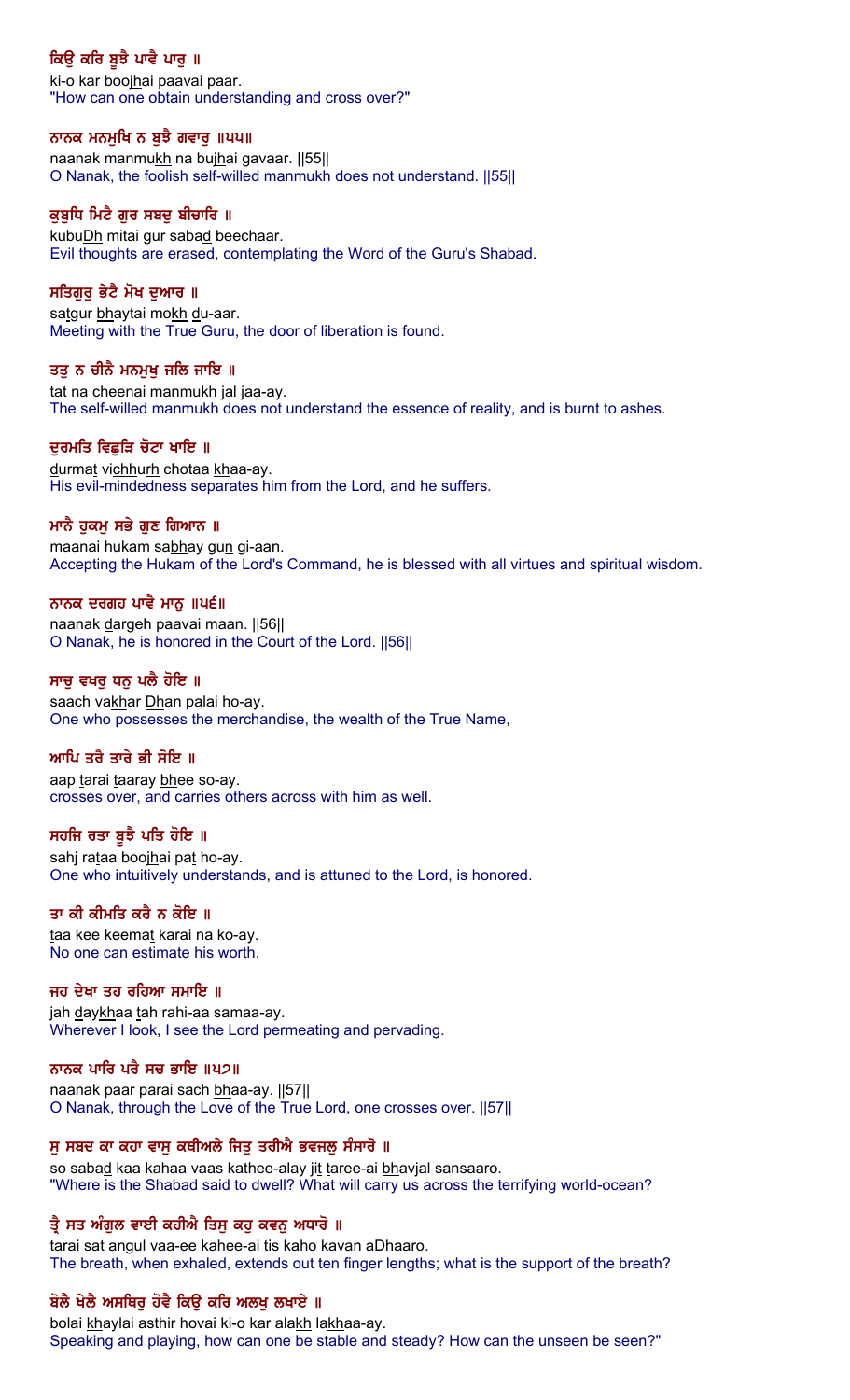# ਸੁਣਿ ਸੁਆਮੀ ਸਚੂ ਨਾਨਕੂ ਪ੍ਰਣਵੈ ਅਪਣੇ ਮਨ ਸਮਝਾਏ ॥

sun su-aamee sach naanak paranvai apnay man samjhaa-ay. Listen, O master; Nanak prays truly. Instruct your own mind.

## ਗਰਮਖਿ ਸਬਦੇ ਸਚਿ ਲਿਵ ਲਾਗੈ ਕਰਿ ਨਦਰੀ ਮੇਲਿ ਮਿਲਾਏ ॥

gurmukh sabday sach liv laagai kar nadree mayl milaa-ay. The Gurmukh is lovingly attuned to the True Shabad. Bestowing His Glance of Grace, He unites us in His Union.

#### ਆਪੇ ਦਾਨਾ ਆਪੇ ਬੀਨਾ ਪੁਰੈ ਭਾਗਿ ਸਮਾਏ ॥੫੮॥

aapay daanaa aapay beenaa poorai bhaag samaa-ay. ||58|| He Himself is all-knowing and all-seeing. By perfect destiny, we merge in Him. [[58]]

## ਸ ਸਬਦ ਕੳ ਨਿਰੰਤਰਿ ਵਾਸ ਅਲਖੰ ਜਹ ਦੇਖਾ ਤਹ ਸੋਈ ॥

so sabad ka-o nirantar vaas alkha $N$  jah daykhaa tah so-ee. That Shabad dwells deep within the nucleus of all beings. God is invisible; wherever I look, there I see Him.

#### ਪਵਨ ਕਾ ਵਾਸਾ ਸੁੰਨ ਨਿਵਾਸਾ ਅਕਲ ਕਲਾ ਧਰ ਸੋਈ ॥

pavan kaa vaasaa sunn nivaasaa akal kalaa Dhar so-ee. The air is the dwelling place of the absolute Lord. He has no qualities; He has all qualities.

## ਨਦਰਿ ਕਰੇ ਸਬਦੂ ਘਟ ਮਹਿ ਵਸੈ ਵਿਚਹੁ ਭਰਮੁ ਗਵਾਏ ॥

nadar karay sabad ghat meh vasai vichahu bharam gavaa-ay. When He bestows His Glance of Grace, the Shabad comes to abide within the heart, and doubt is eradicated from within.

## ਤਨੂ ਮਨੂ ਨਿਰਮਲੂ ਨਿਰਮਲ ਬਾਣੀ ਨਾਮੂ ਮੰਨਿ ਵਸਾਏ ॥

tan man nirmal nirmal banee naamo man vasaa-ay. The body and mind become immaculate, through the Immaculate Word of His Bani. Let His Name be enshrined in your mind.

## ਸਬਦਿ ਗੁਰੂ ਭਵਸਾਗਰੂ ਤਰੀਐ ਇਤ ਉਤ ਏਕੋ ਜਾਣੈ ॥

sabad guroo bhavsaagar taree-ai it ut ayko jaanai. The Shabad is the Guru, to carry you across the terrifying world-ocean. Know the One Lord alone, here and hereafter.

## ਚਿਹਨੂ ਵਰਨੂ ਨਹੀ ਛਾਇਆ ਮਾਇਆ ਨਾਨਕ ਸਬਦੂ ਪਛਾਣੈ ॥ਪ੯॥

chihan varan nahee chhaa-i-aa maa-i-aa naanak sabad pachhaanai. [59] He has no form or color, shadow or illusion; O Nanak, realize the Shabad. ||59||

## ਤ੍ਰੈ ਸਤ ਅੰਗੁਲ ਵਾਈ ਅਉਧੂ ਸੁੰਨ ਸਚੁ ਆਹਾਰੋ ॥

tarai sat angul vaa-ee a-oDhoo sunn sach aahaaro. O reclusive hermit, the True, Absolute Lord is the support of the exhaled breath, which extends out ten finger lengths.

## ਗਰਮਖਿ ਬੋਲੈ ਤਤ ਬਿਰੋਲੈ ਚੀਨੈ ਅਲਖ ਅਪਾਰੋ ॥

gurmukh bolai tat birolai cheenai alakh apaaro. The Gurmukh speaks and churns the essence of reality, and realizes the unseen, infinite Lord.

## ਤ੍ਰੈ ਗੁਣ ਮੇਟੈ ਸਬਦੁ ਵਸਾਏ ਤਾ ਮਨਿ ਚੁਕੈ ਅਹੰਕਾਰੋ ॥

tarai gun maytai sabad vasaa-ay taa man chookai ahankaaro. Eradicating the three qualities, he enshrines the Shabad within, and then, his mind is rid of egotism.

## ਅੰਤਰਿ ਬਾਹਰਿ ਏਕੋ ਜਾਣੈ ਤਾ ਹਰਿ ਨਾਮਿ ਲਗੈ ਪਿਆਰੋ ॥

antar baahar ayko jaanai taa har naam lagai pi-aaro. Inside and out, he knows the One Lord alone; he is in love with the Name of the Lord.

#### ਸੁਖਮਨਾ ਇੜਾ ਪਿੰਗੁਲਾ ਬੁਝੈ ਜਾ ਆਪੇ ਅਲਖੂ ਲਖਾਏ ॥

sukhmanaa irhaa pingulaa boojhai jaa aapay alakh lakhaa-ay. He understands the Sushmana, Ida and Pingala, when the unseen Lord reveals Himself.

## ਨਾਨਕ ਤਿਹੁ ਤੇ ਉਪਰਿ ਸਾਚਾ ਸਤਿਗੁਰ ਸਬਦਿ ਸਮਾਏ ॥੬੦॥

naanak tihu tay oopar saachaa satgur sabad samaa-ay. ||60|| O Nanak, the True Lord is above these three energy channels. Through the Word, the Shabad of the True Guru, one merges with Him. ||60||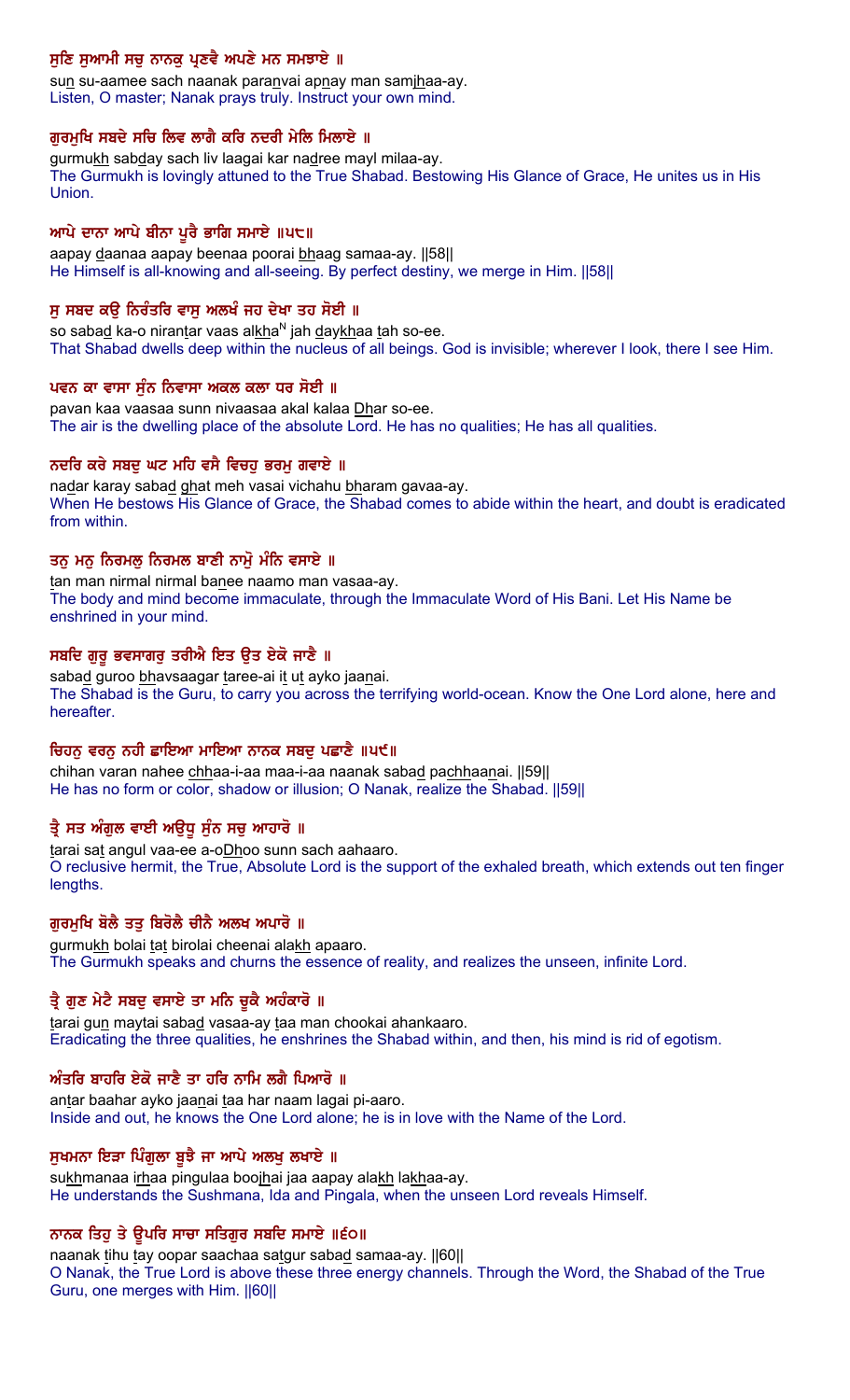# ਮਨ ਕਾ ਜੀਉ ਪਵਨ ਕਥੀਅਲੇ ਪਵਨ ਕਹਾ ਰਸੂ ਖਾਈ ॥

man kaa jee-o pavan kathee-alay pavan kahaa ras khaa-ee. "The air is said to be the soul of the mind. But what does the air feed on?

#### ਗਿਆਨ ਕੀ ਮੁਦ੍ਰਾ ਕਵਨ ਅਉਧੂ ਸਿਧ ਕੀ ਕਵਨ ਕਮਾਈ ॥

gi-aan kee mudraa kavan a-oDhoo siDh kee kavan kamaa-ee. What is the way of the spiritual teacher, and the reclusive hermit? What is the occupation of the Siddha?"

#### ਬਿਨੂ ਸਬਦੈ ਰਸੂ ਨ ਆਵੈ ਅਉਧੂ ਹਉਮੈ ਪਿਆਸ ਨ ਜਾਈ ॥

bin sabdai ras na aavai a-oDhoo ha-umai pi-aas na jaa-ee. Without the Shabad, the essence does not come, O hermit, and the thirst of egotism does not depart.

#### ਸਬਦਿ ਰਤੇ ਅੰਮ੍ਰਿਤ ਰਸ ਪਾਇਆ ਸਾਚੇ ਰਹੇ ਅਘਾਈ ॥

sabad ratay amrit ras paa-i-aa saachay rahay aghaa-ee. Imbued with the Shabad, one finds the ambrosial essence, and remains fulfilled with the True Name.

#### ਕਵਨ ਬੁਧਿ ਜਿਤੁ ਅਸਥਿਰੁ ਰਹੀਐ ਕਿਤੁ ਭੋਜਨਿ ਤ੍ਰਿਪਤਾਸੈ ॥

kavan buDh jit asthir rahee-ai kit bhojan tariptaasai. "What is that wisdom, by which one remains steady and stable? What food brings satisfaction?"

#### ਨਾਨਕ ਦਖ ਸਖ ਸਮ ਕਰਿ ਜਾਪੈ ਸਤਿਗਰ ਤੇ ਕਾਲ ਨ ਗਾਸੈ ॥੬੧॥

naanak dukh sukh sam kar jaapai satgur tay kaal na garaasai. [61] O Nanak, when one looks upon pain and pleasure alike, through the True Guru, then he is not consumed by Death. ||61||

#### ਰੰਗਿ ਨ ਰਾਤਾ ਰਸਿ ਨਹੀ ਮਾਤਾ ॥

rang na raataa ras nahee maataa. If one is not imbued with the Lord's Love, nor intoxicated with His subtle essence,

#### ਬਿਨ ਗਰ ਸਬਦੈ ਜਲਿ ਬਲਿ ਤਾਤਾ ॥

bin gur sabdai jal bal taataa. without the Word of the Guru's Shabad, he is frustrated, and consumed by his own inner fire.

#### ਬਿੰਦ ਨ ਰਾਖਿਆ ਸਬਦ ਨ ਭਾਖਿਆ ॥

bind na raakhi-aa sabad na bhaakhi-aa. He does not preserve his semen and seed, and does not chant the Shabad.

#### ਪਵਨ ਨ ਸਾਧਿਆ ਸਚ ਨ ਅਰਾਧਿਆ ॥

pavan na saaDhi-aa sach na araaDhi-aa. He does not control his breath; he does not worship and adore the True Lord.

#### ਅਕਥ ਕਥਾ ਲੇ ਸਮ ਕਰਿ ਰਹੈ ॥

akath kathaa lay sam kar rahai. But one who speaks the Unspoken Speech, and remains balanced,

#### ਤਉ ਨਾਨਕ ਆਤਮ ਰਾਮ ਕਉ ਲਹੇ ॥੬੨॥

ta-o naanak aatam raam ka-o lahai. ||62|| O Nanak, attains the Lord, the Supreme Soul. ||62||

#### ਗਰ ਪਰਸਾਦੀ ਰੰਗੇ ਰਾਤਾ ॥

gur parsaadee rangay raataa. By Guru's Grace, one is attuned to the Lord's Love.

#### ਅੰਮ੍ਰਿਤੂ ਪੀਆ ਸਾਚੇ ਮਾਤਾ ॥

amrit pee-aa saachay maataa. Drinking in the Ambrosial Nectar, he is intoxicated with the Truth.

#### ਗੁਰ ਵੀਚਾਰੀ ਅਗਨਿ ਨਿਵਾਰੀ ॥

gur veechaaree agan nivaaree. Contemplating the Guru, the fire within is put out.

#### ਅਪਿੳ ਪੀਓ ਆਤਮ ਸਖ ਧਾਰੀ ॥

api-o pee-o aatam sukh Dhaaree. Drinking in the Ambrosial Nectar, the soul settles in peace.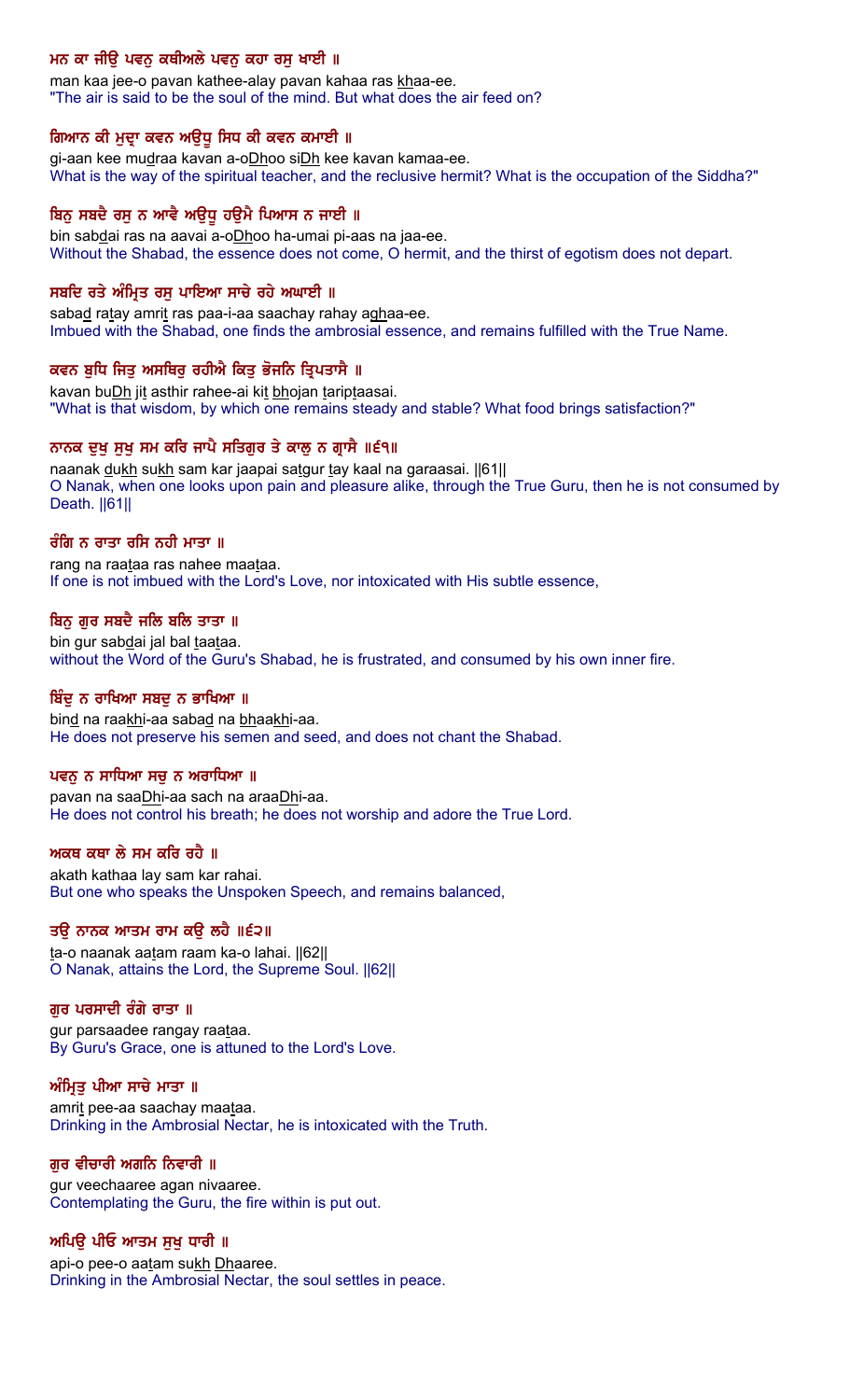# ਸਚੂ ਅਰਾਧਿਆ ਗੁਰਮੁਖਿ ਤਰੂ ਤਾਰੀ ॥

sach araaDhi-aa gurmukh tar taaree. Worshipping the True Lord in adoration, the Gurmukh crosses over the river of life.

## ਨਾਨਕ ਬੁਝੈ ਕੋ ਵੀਚਾਰੀ ॥੬੩॥

naanak boojhai ko veechaaree. ||63|| O Nanak, after deep contemplation, this is understood. ||63||

#### ਇਹ ਮਨ ਮੈਗਲ ਕਹਾ ਬਸੀਅਲੇ ਕਹਾ ਬਸੈ ਇਹ ਪਵਨਾ ॥

ih man maigal kahaa basee-alay kahaa basai ih pavnaa. "Where does this mind-elephant live? Where does the breath reside?

## ਕਹਾ ਬਸੈ ਸੁ ਸਬਦੁ ਅਉਧੂ ਤਾ ਕਉ ਚੁਕੈ ਮਨ ਕਾ ਭਵਨਾ ॥

kahaa basai so sabad a-oDhoo taa ka-o chookai man kaa bhavnaa. Where should the Shabad reside, so that the wanderings of the mind may cease?"

## ਨਦਰਿ ਕਰੇ ਤਾ ਸਤਿਗੁਰੁ ਮੇਲੇ ਤਾ ਨਿਜ ਘਰਿ ਵਾਸਾ ਇਹੁ ਮਨੁ ਪਾਏ ॥

nadar karay taa satgur maylay taa nij ghar vaasaa ih man paa-ay. When the Lord blesses one with His Glance of Grace, he leads him to the True Guru. Then, this mind dwells in its own home within.

## ਆਪੈ ਆਪ ਖਾਇ ਤਾ ਨਿਰਮਲ ਹੋਵੈ ਧਾਵਤ ਵਰਜਿ ਰਹਾਏ ॥

aapai aap khaa-ay taa nirmal hovai Dhaavat varaj rahaa-ay. When the individual consumes his egotism, he becomes immaculate, and his wandering mind is restrained.

## ਕਿਉ ਮੁਲੁ ਪਛਾਣੈ ਆਤਮੁ ਜਾਣੈ ਕਿਉ ਸਸਿ ਘਰਿ ਸੁਰੁ ਸਮਾਵੈ ॥

ki-o mool pachhaanai aatam jaanai ki-o sas ghar soor samaavai. "How can the root, the source of all be realized? How can the soul know itself? How can the sun enter into the house of the moon?"

## ਗੁਰਮੁਖਿ ਹਉਮੈ ਵਿਚਹੁ ਖੋਵੈ ਤਉ ਨਾਨਕ ਸਹਜਿ ਸਮਾਵੈ ॥੬੪॥

gurmukh ha-umai vichahu khovai ta-o naanak sahj samaavai. [64] The Gurmukh eliminates egotism from within; then, O Nanak, the sun naturally enters into the home of the moon. ||64||

## ਇਹ ਮਨੂ ਨਿਹਚਲੂ ਹਿਰਦੈ ਵਸੀਅਲੇ ਗੁਰਮੁਖਿ ਮੂਲੂ ਪਛਾਣਿ ਰਹੈ ॥

ih man nihchal hirdai vasee-alay gurmukh mool pachhaan rahai. When the mind becomes steady and stable, it abides in the heart, and then the Gurmukh realizes the root, the source of all.

## ਨਾਭਿ ਪਵਨੂ ਘਰਿ ਆਸਣਿ ਬੈਸੈ ਗੁਰਮੁਖਿ ਖੋਜਤ ਤਤੂ ਲਹੈ ॥

naabh pavan ghar aasan baisai gurmukh khojat tat lahai. The breath is seated in the home of the navel; the Gurmukh searches, and finds the essence of reality.

## ਸ ਸਬਦ ਨਿਰੰਤਰਿ ਨਿਜ ਘਰਿ ਆਛੈ ਤਿਭਵਣ ਜੋਤਿ ਸ ਸਬਦਿ ਲਹੈ ॥

so sabad nirantar nij ghar aachhai taribhavan jot so sabad lahai. This Shabad permeates the nucleus of the self, deep within, in its own home; the Light of this Shabad pervades the three worlds.

#### ਖਾਵੈ ਦੁਖ ਭੁਖ ਸਾਚੇ ਕੀ ਸਾਚੇ ਹੀ ਤ੍ਰਿਪਤਾਸਿ ਰਹੈ ॥

khaavai dookh bhookh saachay kee saachay hee tariptaas rahai. Hunger for the True Lord shall consume your pain, and through the True Lord, you shall be satisfied.

## ਅਨਹਦ ਬਾਣੀ ਗੁਰਮੁਖਿ ਜਾਣੀ ਬਿਰਲੋ ਕੋ ਅਰਥਾਵੈ ॥

anhad banee gurmukh jaanee birlo ko arthaavai. The Gurmukh knows the unstruck sound current of the Bani; how rare are those who understand.

## ਨਾਨਕ ਆਖੈ ਸਚ ਸਭਾਖੈ ਸਚਿ ਰਪੈ ਰੰਗ ਕਬਹੁ ਨ ਜਾਵੈ ॥੬੫॥

naanak aakhai sach subhaakhai sach rapai rang kabhoo na jaavai. [65] Says Nanak, one who speaks the Truth is dyed in the color of Truth, which will never fade away. ||65||

## ਜਾ ਇਹੁ ਹਿਰਦਾ ਦੇਹ ਨ ਹੋਤੀ ਤਉ ਮਨੁ ਕੈਠੈ ਰਹਤਾ ॥

jaa ih hirdaa dayh na hotee ta-o man kaithai rahtaa. "When this heart and body did not exist, where did the mind reside?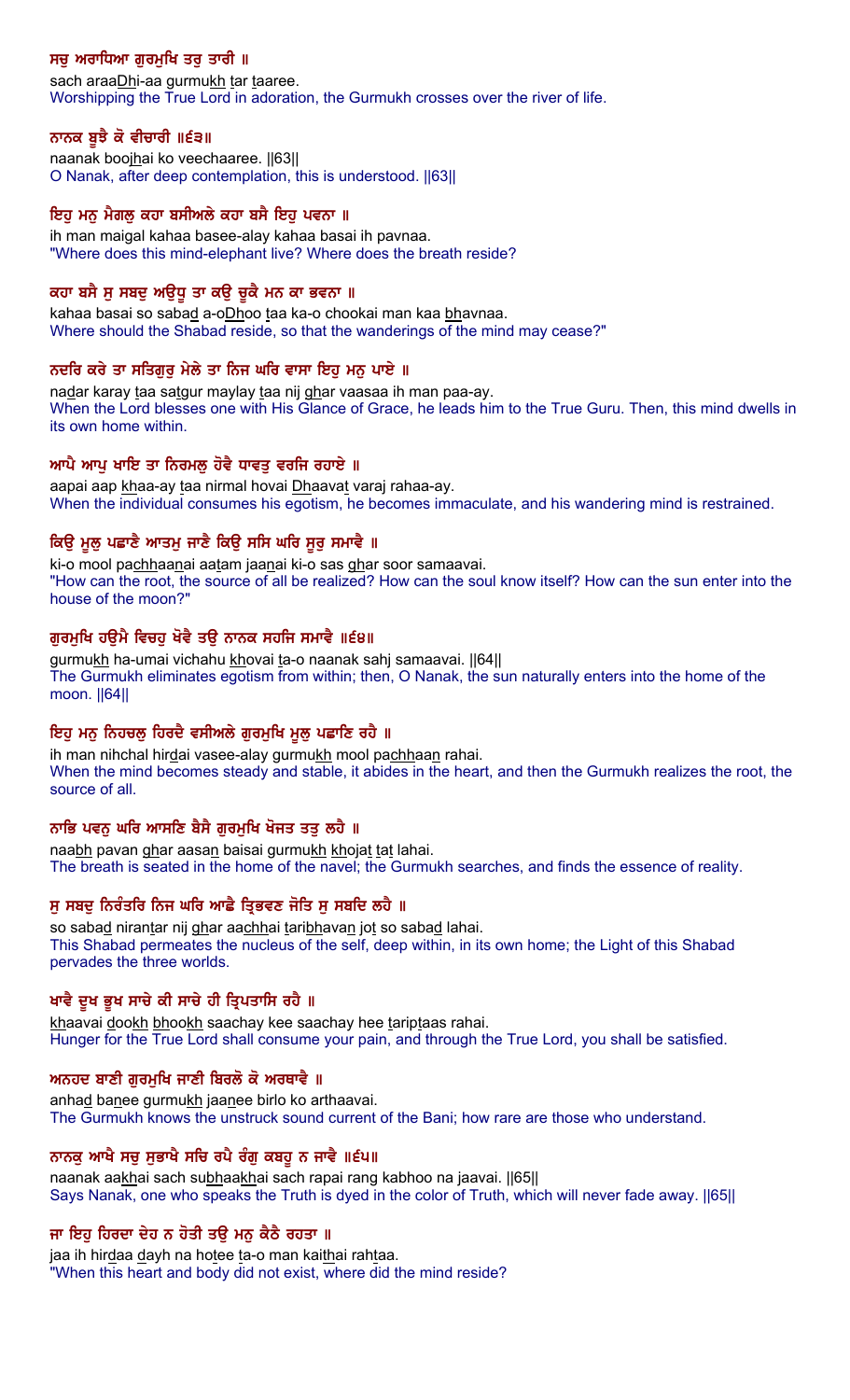# ਨਾਭਿ ਕਮਲ ਅਸਥੰਭੂ ਨ ਹੋਤੋ ਤਾ ਪਵਨੂ ਕਵਨ ਘਰਿ ਸਹਤਾ ॥

naabh kamal asthambh na hoto taa pavan kavan ghar sahtaa. When there was no support of the navel lotus, then in which home did the breath reside?

#### ਰੂਪ ਨ ਹੋਤੋ ਰੇਖ ਨ ਕਾਈ ਤਾ ਸਬਦਿ ਕਹਾ ਲਿਵ ਲਾਈ ॥

roop na hoto raykh na kaa-ee taa sabad kahaa liv laa-ee. When there was no form or shape, then how could anyone lovingly focus on the Shabad?

#### ਰਕਤ ਬਿੰਦ ਕੀ ਮੜੀ ਨ ਹੋਤੀ ਮਿਤਿ ਕੀਮਤਿ ਨਹੀ ਪਾਈ ॥

rakat bind kee marhee na hotee mit keemat nahee paa-ee. When there was no dungeon formed from egg and sperm, who could measure the Lord's value and extent?

#### ਵਰਨ ਭੇਖ ਅਸਰਪ ਨ ਜਾਪੀ ਕਿੳ ਕਰਿ ਜਾਪਸਿ ਸਾਚਾ ॥

varan bhaykh asroop na jaapee ki-o kar jaapas saachaa. When color, dress and form could not be seen, how could the True Lord be known?"

#### ਨਾਨਕ ਨਾਮਿ ਰਤੇ ਬੈਰਾਗੀ ਇਬ ਤਬ ਸਾਚੋ ਸਾਚਾ ॥੬੬॥

naanak naam ratay bairaagee ib tab saacho saachaa. [66] O Nanak, those who are attuned to the Naam, the Name of the Lord, are detached. Then and now, they see the Truest of the True. ||66||

## ਹਿਰਦਾ ਦੇਹ ਨ ਹੋਤੀ ਅਉਧੂ ਤਉ ਮਨੁ ਸੁੰਨਿ ਰਹੈ ਬੈਰਾਗੀ ॥

hirdaa dayh na hotee a-oDhoo ta-o man sunn rahai bairaagee. When the heart and the body did not exist, O hermit, then the mind resided in the absolute, detached Lord.

## ਨਾਭਿ ਕਮਲੁ ਅਸਥੰਭੁ ਨ ਹੋਤੋ ਤਾ ਨਿਜ ਘਰਿ ਬਸਤਉ ਪਵਨੁ ਅਨਰਾਗੀ ॥

naabh kamal asthambh na hoto taa nij ghar basta-o pavan anraagee. When there was no support of the lotus of the navel, the breath remained in its own home, attuned to the Lord's Love.

#### ਰੂਪੂ ਨ ਰੇਖਿਆ ਜਾਤਿ ਨ ਹੋਤੀ ਤਉ ਅਕੁਲੀਣਿ ਰਹਤਉ ਸਬਦੂ ਸੂ ਸਾਰੂ ॥

roop na raykh-i-aa jaat na hotee ta-o akuleen rahta-o sabad so saar. When there was no form or shape or social class, then the Shabad, in its essence, resided in the unmanifest Lord.

#### ਗੳਨ ਗਗਨ ਜਬ ਤਬਹਿ ਨ ਹੋਤੳ ਤਿਭਵਣ ਜੋਤਿ ਆਪੇ ਨਿਰੰਕਾਰ ॥

ga-un gagan jab tabeh na hota-o taribhavan jot aapay nirankaar. When the world and the sky did not even exist, the Light of the Formless Lord filled the three worlds.

#### ਵਰਨੂ ਭੇਖੂ ਅਸਰੂਪੂ ਸੂ ਏਕੋ ਏਕੋ ਸਬਦੂ ਵਿਡਾਣੀ ॥

varan bhaykh asroop so ayko ayko sabad vidaanee. Color, dress and form were contained in the One Lord; the Shabad was contained in the One, Wondrous Lord.

#### ਸਾਚ ਬਿਨਾ ਸੂਚਾ ਕੋ ਨਾਹੀ ਨਾਨਕ ਅਕਥ ਕਹਾਣੀ ॥੬੭॥

saach binaa soochaa ko naahee naanak akath kahaanee. ||67|| Without the True Name, no one can become pure; O Nanak, this is the Unspoken Speech. ||67||

#### ਕਿਤ ਕਿਤ ਬਿਧਿ ਜਗ ੳਪਜੈ ਪਰਖਾ ਕਿਤ ਕਿਤ ਦਖਿ ਬਿਨਸਿ ਜਾਈ ॥

kit kit biDh jag upjai purkhaa kit kit dukh binas jaa-ee. "How, in what way, was the world formed, O man? And what disaster will end it?"

#### ਹਉਮੈ ਵਿਚਿ ਜਗੂ ਉਪਜੈ ਪੁਰਖਾ ਨਾਮਿ ਵਿਸਰਿਐ ਦੁਖੁ ਪਾਈ ॥

ha-umai vich jag upjai purkhaa naam visri-ai dukh paa-ee. In egotism, the world was formed, O man; forgetting the Naam, it suffers and dies.

#### ਗੁਰਮੁਖਿ ਹੋਵੈ ਸੁ ਗਿਆਨੂ ਤਤੂ ਬੀਚਾਰੈ ਹਉਮੈ ਸਬਦਿ ਜਲਾਏ ॥

gurmukh hovai so gi-aan tat beechaarai ha-umai sabad jalaa-ay. One who becomes Gurmukh contemplates the essence of spiritual wisdom; through the Shabad, he burns away his egotism.

#### ਤਨੁ ਮਨੁ ਨਿਰਮਲੁ ਨਿਰਮਲ ਬਾਣੀ ਸਾਚੈ ਰਹੈ ਸਮਾਏ ॥

tan man nirmal nirmal banee saachai rahai samaa-ay. His body and mind become immaculate, through the Immaculate Bani of the Word. He remains absorbed in Truth.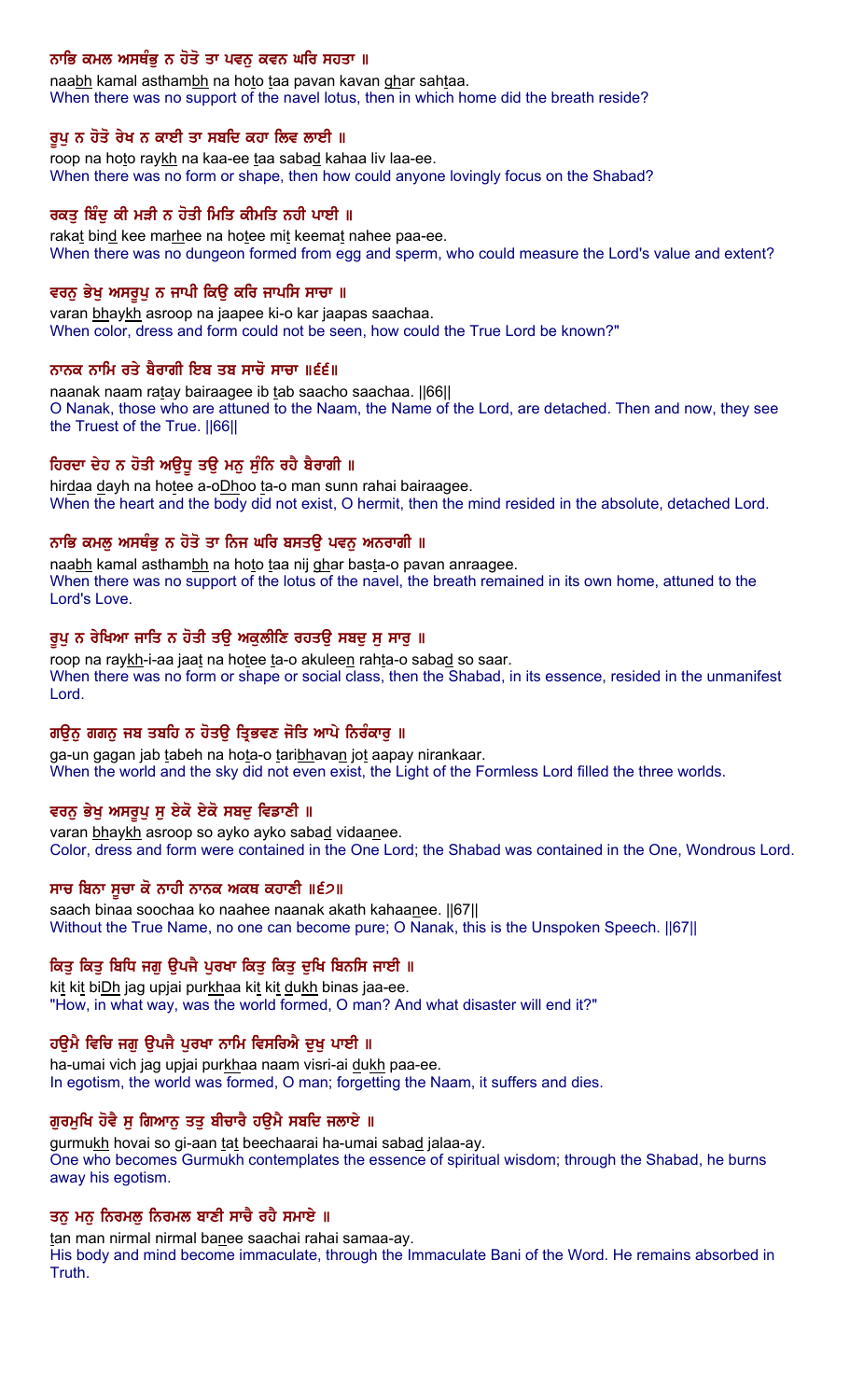# ਨਾਮੇ ਨਾਮਿ ਰਹੈ ਬੈਰਾਗੀ ਸਾਚੂ ਰਖਿਆ ਉਰਿ ਧਾਰੇ ॥

naamay naam rahai bairaagee saach rakhi-aa ur Dhaaray. Through the Naam, the Name of the Lord, he remains detached; he enshrines the True Name in his heart.

## ਨਾਨਕ ਬਿਨੂ ਨਾਵੈ ਜੋਗੂ ਕਦੇ ਨ ਹੋਵੈ ਦੇਖਹੂ ਰਿਦੈ ਬੀਚਾਰੇ ॥੬੮॥

naanak bin naavai jog kaday na hovai daykhhu ridai beechaaray. [68] O Nanak, without the Name, Yoga is never attained; reflect upon this in your heart, and see. ||68||

#### ਗੁਰਮੁਖਿ ਸਾਚੁ ਸਬਦੁ ਬੀਚਾਰੈ ਕੋਇ ॥

gurmukh saach sabad beechaarai ko-ay. The Gurmukh is one who reflects upon the True Word of the Shabad.

## ਗਰਮਖਿ ਸਚ ਬਾਣੀ ਪਰਗਟ ਹੋਇ ॥

gurmukh sach banee pargat ho-ay. The True Bani is revealed to the Gurmukh.

## ਗੁਰਮੁਖਿ ਮਨੁ ਭੀਜੈ ਵਿਰਲਾ ਬੁਝੈ ਕੋਇ ॥

gurmukh man bheejai virlaa boojhai ko-ay. The mind of the Gurmukh is drenched with the Lord's Love, but how rare are those who understand this.

#### ਗਰਮਖਿ ਨਿਜ ਘਰਿ ਵਾਸਾ ਹੋਇ ॥

gurmukh nij ghar vaasaa ho-ay. The Gurmukh dwells in the home of the self, deep within.

## ਗਰਮਖਿ ਜੋਗੀ ਜਗਤਿ ਪਛਾਣੈ ॥

gurmukh jogee jugat pachhaanai. The Gurmukh realizes the Way of Yoga.

## ਗੁਰਮੁਖਿ ਨਾਨਕ ਏਕੋ ਜਾਣੈ ॥੬੯॥

gurmukh naanak ayko jaanai. ||69|| O Nanak, the Gurmukh knows the One Lord alone. ||69||

## ਬਿਨ ਸਤਿਗਰ ਸੇਵੇ ਜੋਗ ਨ ਹੋਈ ॥

bin satgur sayvay jog na ho-ee. Without serving the True Guru, Yoga is not attained;

## ਬਿਨੂ ਸਤਿਗੁਰ ਭੇਟੇ ਮੁਕਤਿ ਨ ਕੋਈ ॥

bin satgur bhaytay mukat na ko-ee. without meeting the True Guru, no one is liberated.

#### ਬਿਨ ਸਤਿਗਰ ਭੇਟੇ ਨਾਮ ਪਾਇਆ ਨ ਜਾਇ ॥

bin satgur bhaytay naam paa-i-aa na jaa-ay. Without meeting the True Guru, the Naam cannot be found.

#### ਬਿਨੂ ਸਤਿਗੁਰ ਭੇਟੇ ਮਹਾ ਦੁਖ ਪਾਇ ॥

bin satgur bhaytay mahaa dukh paa-ay. Without meeting the True Guru, one suffers in terrible pain.

## ਬਿਨ ਸਤਿਗਰ ਭੇਟੇ ਮਹਾ ਗਰਬਿ ਗਬਾਰਿ ॥

bin satgur bhaytay mahaa garab gubaar. Without meeting the True Guru, there is only the deep darkness of egotistical pride.

#### ਨਾਨਕ ਬਿਨੁ ਗੁਰ ਮੁਆ ਜਨਮੁ ਹਾਰਿ ॥੭੦॥

naanak bin gur mu-aa janam haar. ||70|| O Nanak, without the True Guru, one dies, having lost the opportunity of this life. ||70||

#### ਗੁਰਮੁਖਿ ਮਨੁ ਜੀਤਾ ਹਉਮੈ ਮਾਰਿ ॥

gurmukh man jeetaa ha-umai maar. The Gurmukh conquers his mind by subduing his ego.

#### ਗੁਰਮੁਖਿ ਸਾਚੁ ਰਖਿਆ ਉਰ ਧਾਰਿ ॥

gurmukh saach rakhi-aa ur Dhaar. The Gurmukh enshrines Truth in his heart.

### ਗੁਰਮੁਖਿ ਜਗੁ ਜੀਤਾ ਜਮਕਾਲੁ ਮਾਰਿ ਬਿਦਾਰਿ ॥

gurmukh jag jeetaa jamkaal maar bidaar. The Gurmukh conquers the world; he knocks down the Messenger of Death, and kills it.